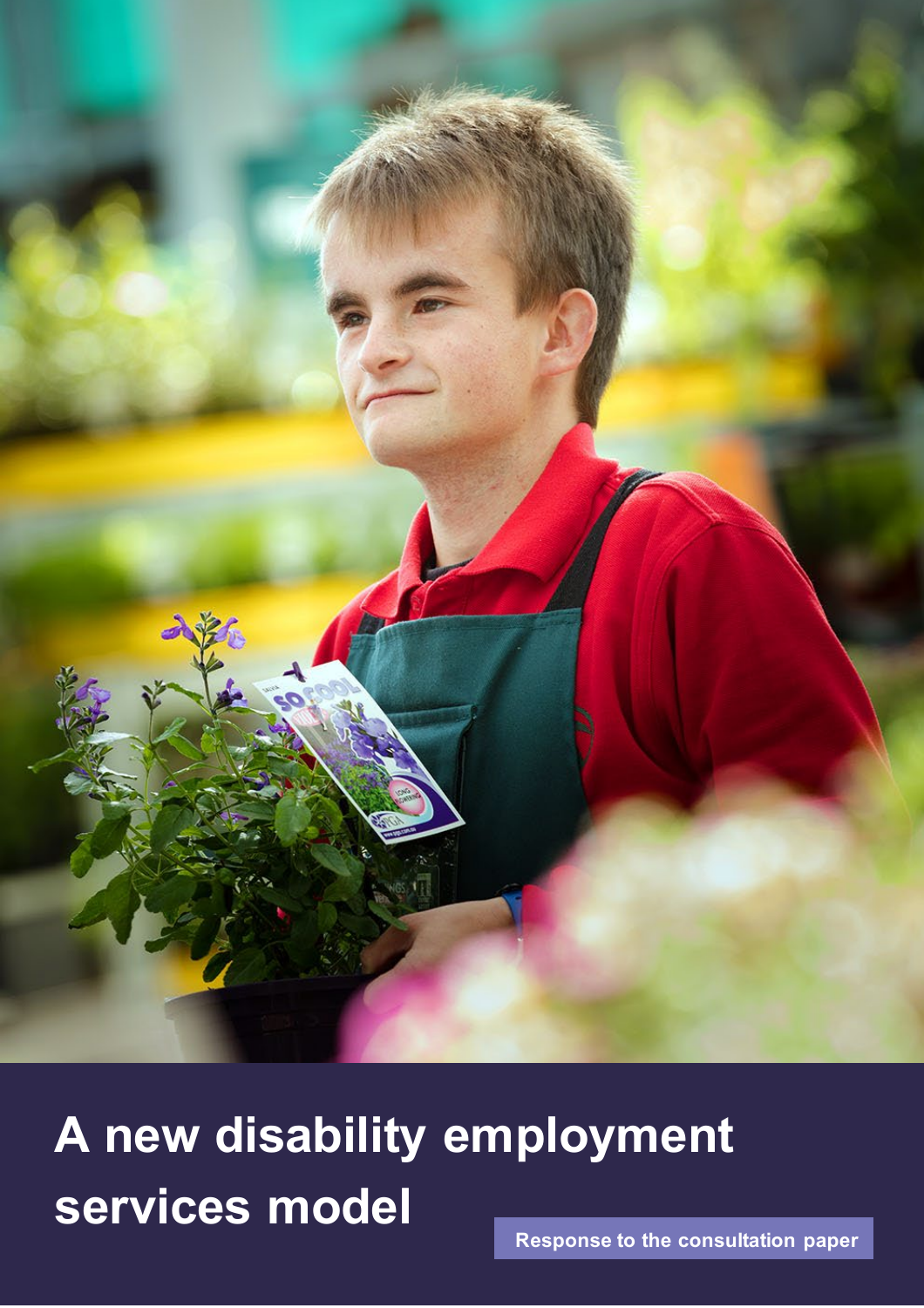### **Contents**

|    | Introduction.                                                                                               |  |
|----|-------------------------------------------------------------------------------------------------------------|--|
| 1. |                                                                                                             |  |
| 2. |                                                                                                             |  |
| 3. | What employment services and supports would most help people with disability?10                             |  |
|    |                                                                                                             |  |
|    |                                                                                                             |  |
|    |                                                                                                             |  |
|    |                                                                                                             |  |
|    |                                                                                                             |  |
|    |                                                                                                             |  |
|    |                                                                                                             |  |
|    |                                                                                                             |  |
| 4. | What services and supports would help young people with a disability in particular?15                       |  |
|    |                                                                                                             |  |
|    |                                                                                                             |  |
|    |                                                                                                             |  |
|    |                                                                                                             |  |
| 5. | What support should employers receive to increase the retention of people with disability?17                |  |
|    |                                                                                                             |  |
|    |                                                                                                             |  |
|    |                                                                                                             |  |
|    |                                                                                                             |  |
| 6. | How do we best tailor mutual obligation requirements to increase the likelihood of people with a disability |  |
|    |                                                                                                             |  |
|    |                                                                                                             |  |
|    |                                                                                                             |  |
|    |                                                                                                             |  |
| 7. |                                                                                                             |  |
|    |                                                                                                             |  |
|    |                                                                                                             |  |
|    |                                                                                                             |  |
|    |                                                                                                             |  |
|    |                                                                                                             |  |
| 8. |                                                                                                             |  |
|    |                                                                                                             |  |
|    |                                                                                                             |  |
|    |                                                                                                             |  |
|    |                                                                                                             |  |
|    |                                                                                                             |  |
|    |                                                                                                             |  |
|    |                                                                                                             |  |
| 9. |                                                                                                             |  |
|    |                                                                                                             |  |
|    |                                                                                                             |  |
|    |                                                                                                             |  |
|    |                                                                                                             |  |
|    |                                                                                                             |  |
|    |                                                                                                             |  |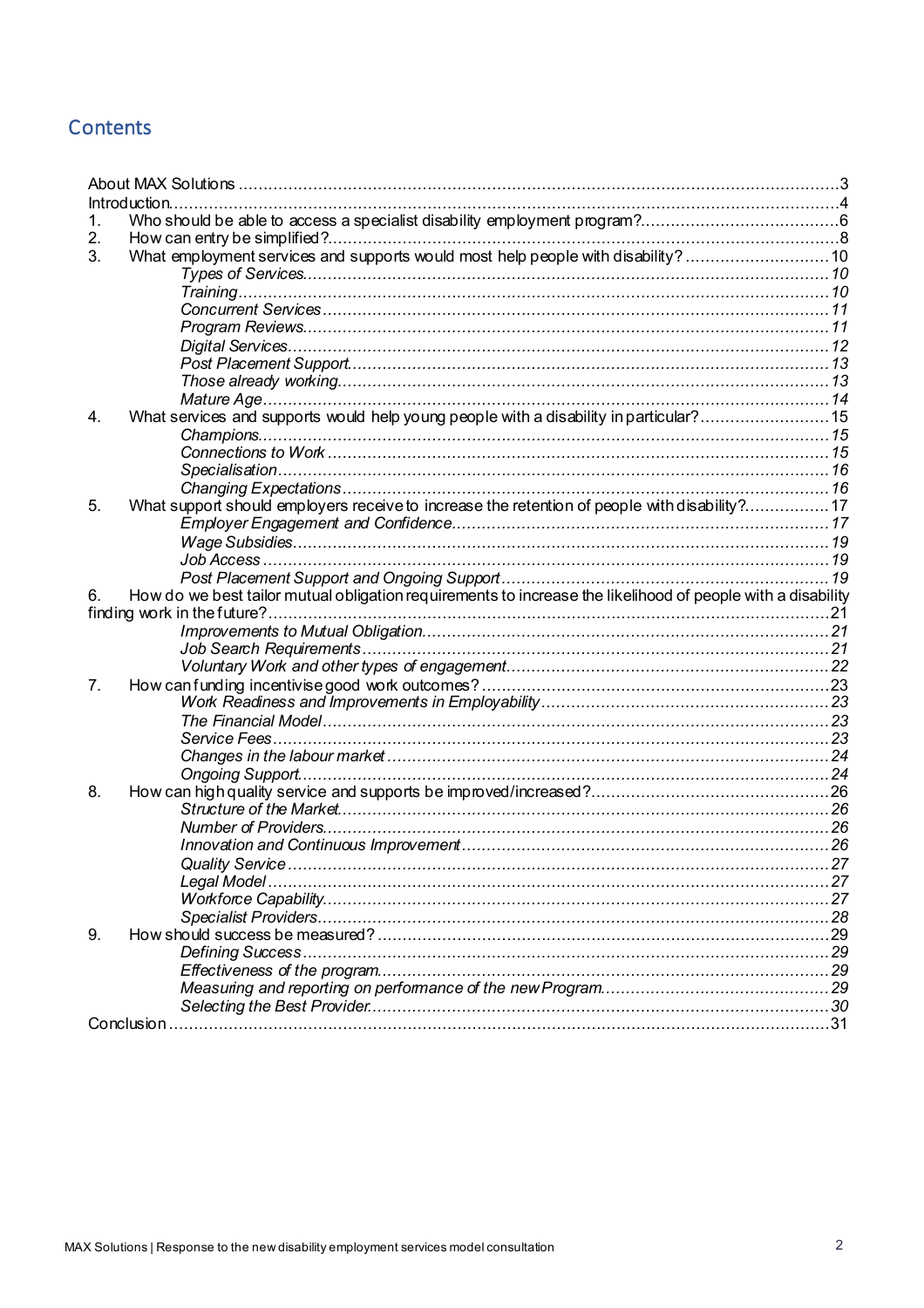# <span id="page-2-0"></span>**About MAX Solutions**

MAX Solutions delivers life-changing opportunities with positive outcomes for individuals and employers through:

- MAX Employment, Australia's largest employment service provider
- Injurynet, which provides quality workplace medical services and
- Assessments Australia, which provides independent health assessment services.

Internationally, we have experience operating in employment services and health services in the USA, UK, Canada, Saudi Arabia, Singapore, Sweden, Italy and South Korea through our parent company, MAXIMUS.

Our core business is helping customers develop the skills they need to find sustainable employment, no matter their background or circumstance. MAX has over 20 years of experience assisting people to build their capacity and improve their lives through employment or training. We deliver a range of Australian Government funded programs such as jobactive, Disability Employment Services (DES), School Leaver Employment Supports (SLES), ParentsNext, and State Government funded services including the Opportunities Pathways Program, the Jobs Victoria Employment Service and the Victorian Program for Students with Disabilities-Assessment Service. Through our case management and assessment services we work with over 150,000 people every year.

As one of the largest employment services providers in Australia, our sphere of influence extends far and wide across the country. We have more than 1,800 employees servicing more than 250 locations, covering every state and territory.

We work across Australia with employers, community partners, support organisations and our customers. By working together, we help people see a different future for themselves.

Every person who walks through our doors provides an opportunity



to make a difference. Our employment, health and training services, delivered within local communities provides important support to individuals and their families.

We are proud to live in and be a part of the communities we serve across every state and territory in Australia.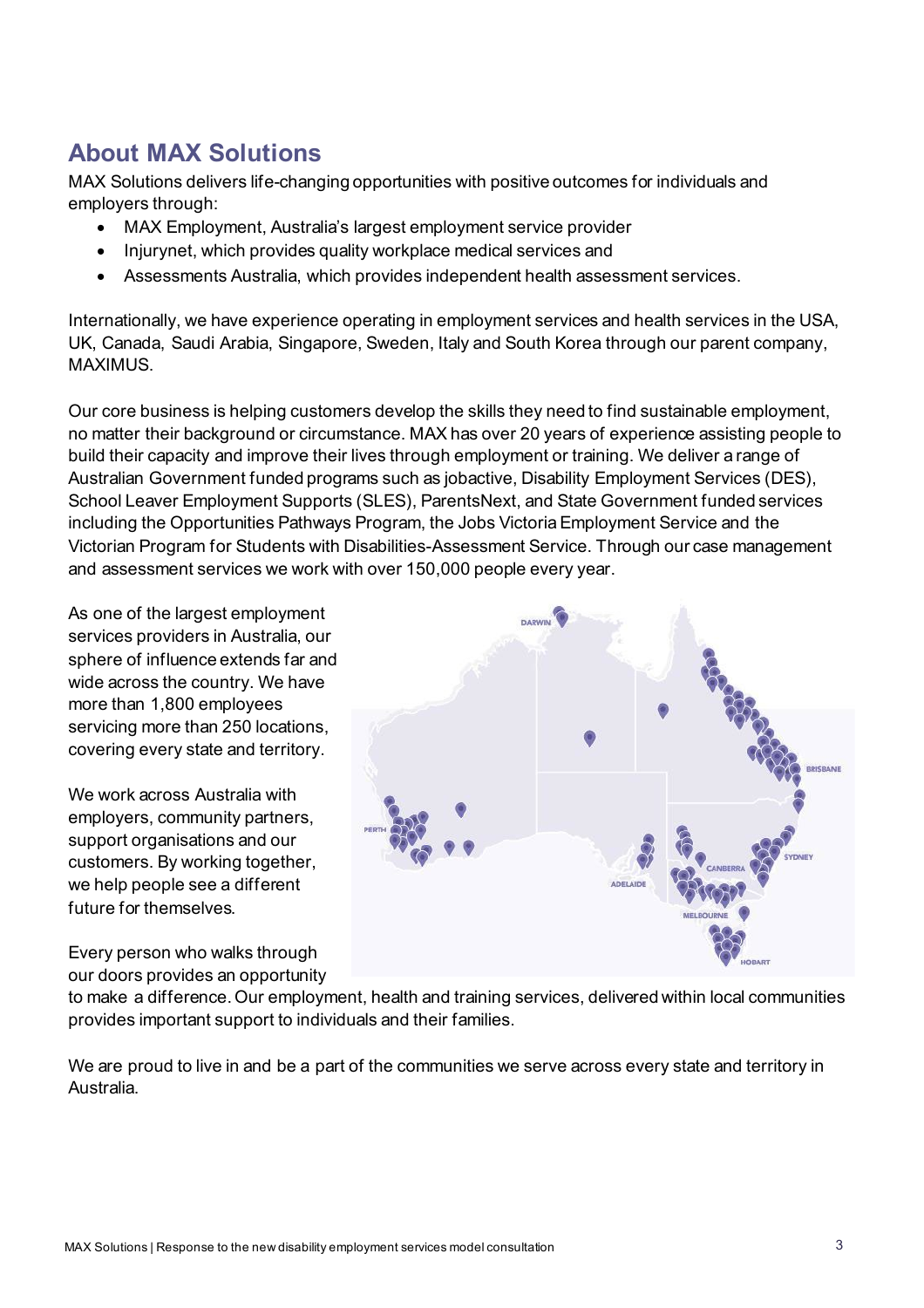### <span id="page-3-0"></span>**Introduction**

We thank the Department of Social Services for the opportunity to provide comment on the proposed disability employment support program. Our comments and suggestions come from over 20 years of experience as a disability employment service provider as well as a range of other disability programs such as the National Disability Insurance Scheme's School Leaver Employment Support service, the Vocational Intervention Program, the Integrated Employment Program and the National Panel of Assessors. We have a broad range of expertise and experience in issues relating to the interaction between disabilities, health conditions and employment, covering employment support programmes, vocational rehabilitation, occupational health, employer engagement and effective assessment.

The environment has changed significantly for people with disability with the introduction of the National Disability Insurance Scheme (NDIS) and government policy is continuing to adapt with the recently announced National Disability Strategy and the National Disability Employment Strategy. It will continue to change with the recommendations arising from the Royal Commission into Violence, Abuse, Neglect and Exploitation of People with Disability. The changes to the environment are further complicated for people with disability by the COVID-19 pandemic, the labour market has changed with more working from home opportunities, increased contract work and portfolio careers and the larger gig economy.

A threshold issue that has flow on impacts to our response to this consultation is the dichotomy around mutual obligation. With 78% of the Disability Employment Services (DES) caseload on activity tested income support, they are subject to mutual obligation requirements and we acknowledge the feedback stated in the consultation paper. However, as a DES provider, we are legally obliged to provide services in line with the DES Funding Agreement and to uphold mutual obligation in line with Social Security legislation. As a result, we believe it is up to Government to recommend changes to government policy to allow DES participants flexibility and freedom to find work aligned to their goals. This is further discussed in Sections 3, 6 and 7.

Another recommendation MAX would like to suggest is the streamlining of the two DES programs to create one disability employment support program. Whilst we understand the differentiation in the programs for the different types of disability, the level of individual support required (and how this may impact servicing), the merging of programs will simplify the program for people with disability, employers and employment services. Providers can service the different types of disability based on the assessment and how each provider responds to the recommended interventions and supports. The ten funding levels could also be simplified (we suggest three bands) and allow for other funding to be allocated to progress payments or bonus payments. This is further discussed in Section 7.

Other recommendations that are discussed further in this paper include:

- 1. The referral and assessment process for people with disability needs to be clearer to users and articulate the purpose of assessments so a referral to DES is not a surprise and participants understand the purpose of the services they will receive.
- 2. The SLES program should continue as a work preparation program and that further promotion should occur so all stakeholders understand the program's purpose.
- 3. That youth with disability will receive DES when ready to look for work unless they are eligible for SLES or Transition to Work where a lack of year 12 completion is inhibiting their job search.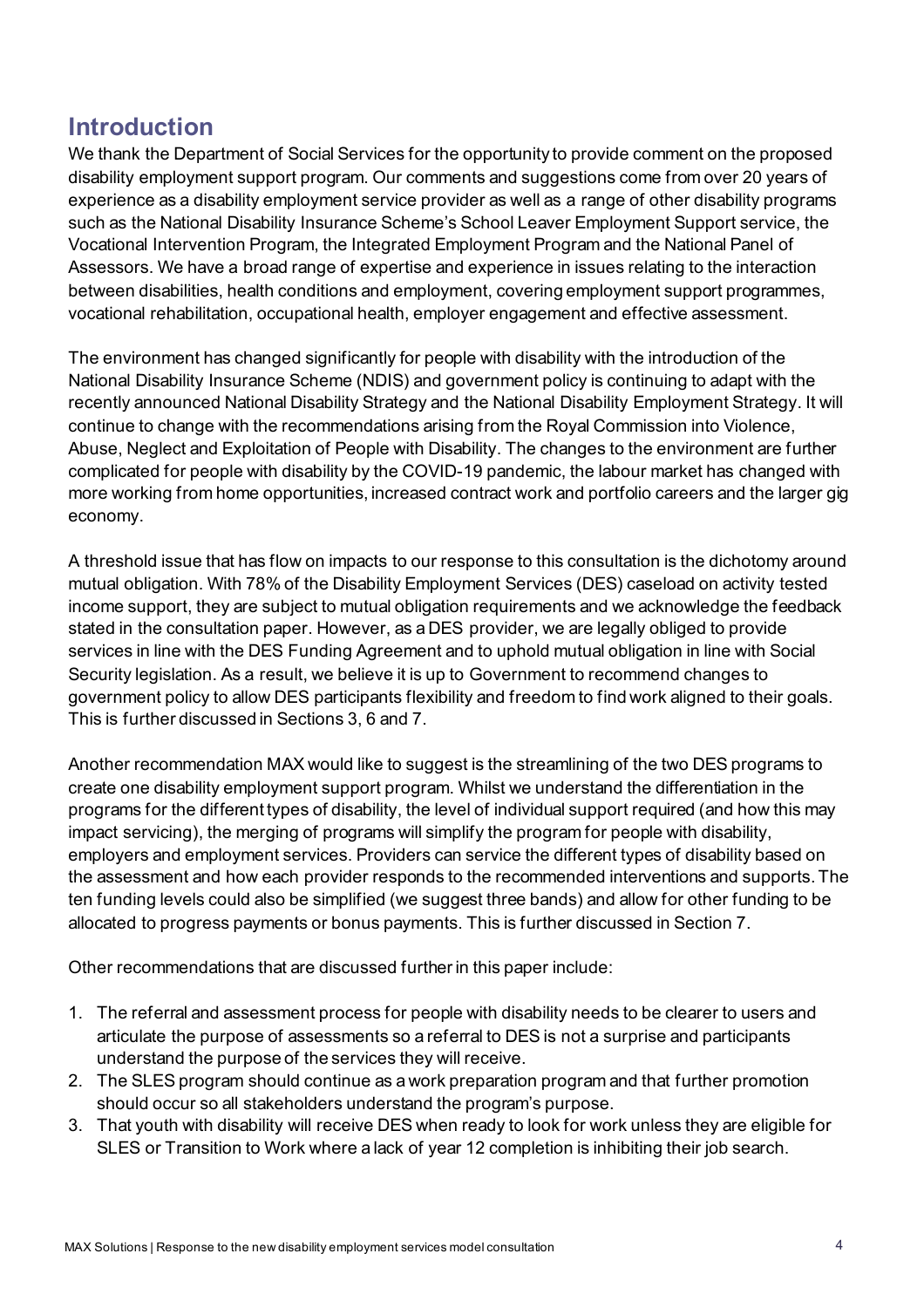- 4. The achievement of training is recognised in the performance management framework and disability employment support service funding model
- 5. All DES participants are given 2 years of services and the 78 week review is abolished, reducing the number of ESAts and saving funds.
- 6. Greater awareness and increased accessibility to services for those that are already in work and would like to change jobs or careers. As part of this, providers are given access to the Employment Assistance Fund through JobAccess with a streamlined purchasing process.
- 7. A comprehensive media awareness campaign for employers and the community about the benefits of employing people with disability, dispelling common myths and the range of resources available to assist employers.
- 8. The number of providers in each ESA should be capped at a level consistent with the size and scale of the ESA. We suggest a cap of 6-12 licences including specialist providers.

The new disability employment support program needs to be flexible to cater for changes to the environment and positive outcomes to be achieved for all stakeholders. We are ready to work collaboratively with the Government on the proposed disability employment support service.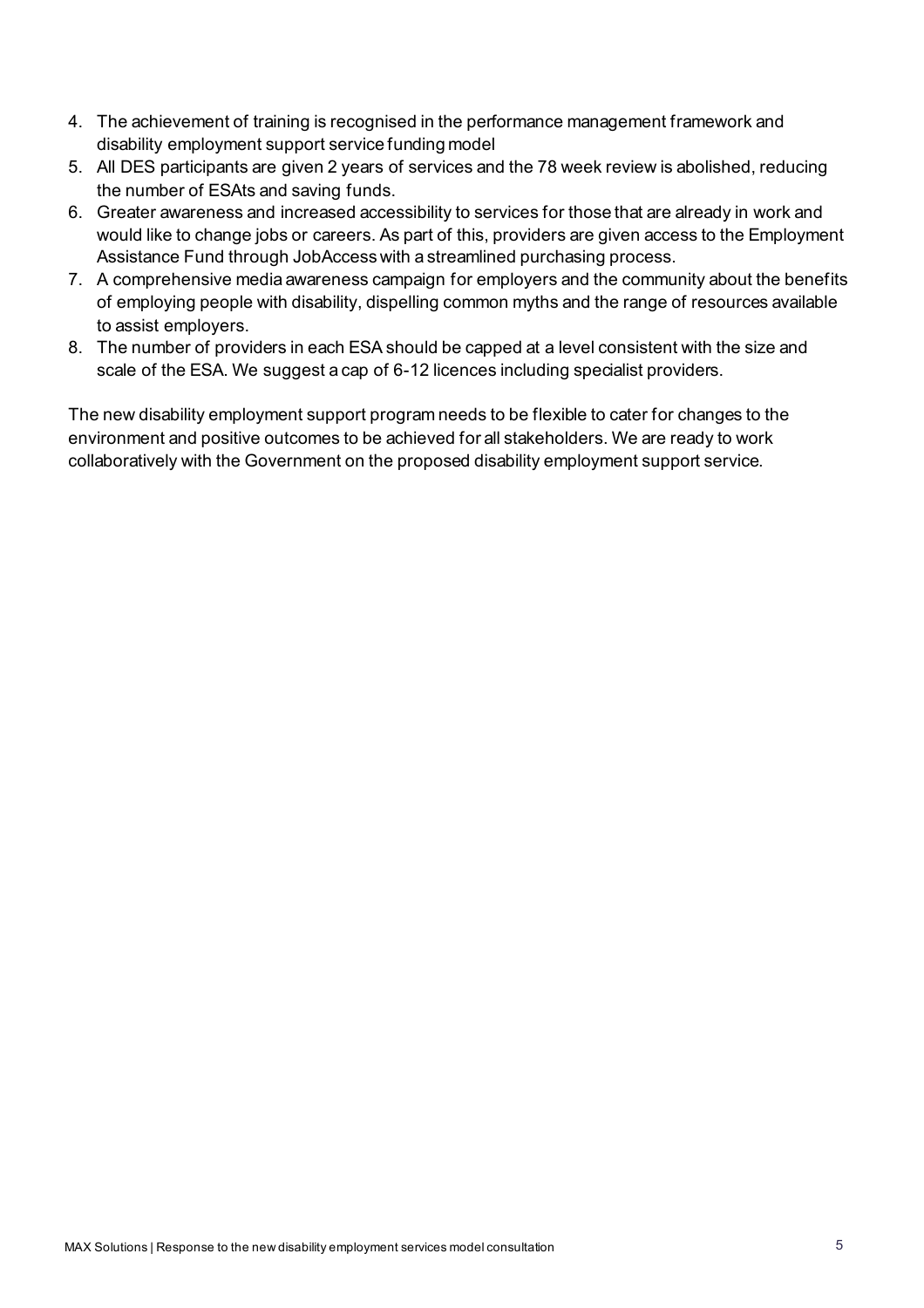# <span id="page-5-0"></span>**1. Who should be able to access a specialist disability employment program?**

All people with disability deserve the right to be able to receive disability employment services suited to their needs. This can vary depending on a person's situation, if they are currently employed, and also if they have lived with disability for a number of years or have recently acquired disability due to an accident or ill health. The services available to people with disability need to cater across the continuum of their needs, this should include if they are currently working and need assistance to progress their career or change jobs.

A future disability employment support program should be flexible to include casual or part time employment as they are an important tool to obtain long term sustainable employment. Many of our participants prefer this type of employment as it provides them with the flexibility to cater for their changing circumstances with their disability and any medical treatment they may be receiving. Whilst casual work may not achieve outcomes under the current DES model, it is an important strategy that providers use to improve a participant's employability through capacity building. In addition, voluntary work, unpaid work experience, internships and

[Many of us, particularly those of us with](https://www.quotemaster.org/q3dc8cedd33d9893a0f476c588e227395)  [disabilities who have faced persistent](https://www.quotemaster.org/q3dc8cedd33d9893a0f476c588e227395)  [discrimination throughout our lives, not](https://www.quotemaster.org/q3dc8cedd33d9893a0f476c588e227395)  [least when trying to find employment in](https://www.quotemaster.org/q3dc8cedd33d9893a0f476c588e227395)  [the first place, take enormous pride in our](https://www.quotemaster.org/q3dc8cedd33d9893a0f476c588e227395)  [hard-fought jobs and careers.](https://www.quotemaster.org/q3dc8cedd33d9893a0f476c588e227395)

#### **Stella Young**

training are all important pathways to employment that should be recognised. Completion of these pathways contribute to the achievement of employability outcomes given they would generally not lead to the achievement of Employment Outcomes.

Given the wide range of programs available to assist people with disability, each program's objectives, purpose and eligibility needs to be clear to assessors, Services Australia, participants and stakeholders to understand the reason people are receiving certain services or programs. For example, DES should continue to be a program aimed to assist people with disability into long term sustainable employment and for those that do not satisfy DES, they should receive services under jobactive/the New Employment Services Model.

The cross over between CDP and DES has historically been due to DES not being available in some remote locations. As a result, CDP provided a disability employment service that assisted Indigenous job seekers with disability. Feedback from when MAX delivered CDP was that Indigenous job seekers preferred a culturally appropriate service and primarily identified as an Indigenous job seeker rather than as a person with disability. We are cognisant that CDP is being reviewed and assume any new program to assist Indigenous job seekers would not change their servicing preferences. In addition, in some locations, it may be preferrable to the Government that only one program is provided due to the limited economies of scale and financial viability of services in remote locations.

Due to the range of disability services, the interaction with applying for Disability Support Pension (DSP) and applying for National Disability Insurance Scheme (NDIS) services, the purpose and eligibility of each program needs to be differentiated and clearer. It should be agreed by all stakeholders that NDIS employment services are focused on work preparation and DES for those that are "job ready".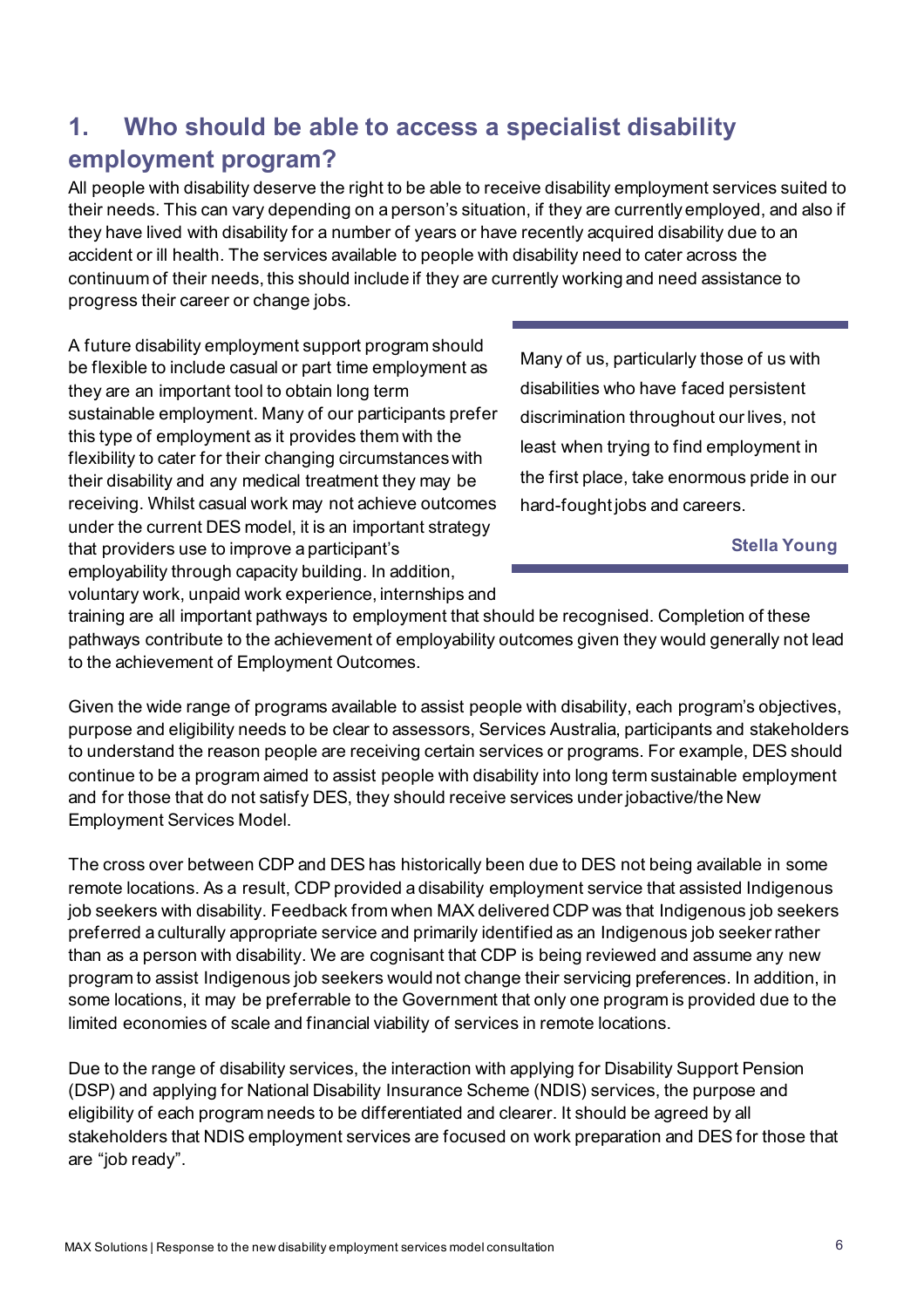As a SLES and DES provider, we find that there is some confusion around SLES eligibility, in particular for young people at school or for those that have left school prior to Year 12. Confusion is also evident around the eligibility process for getting *Finding and Keeping a Job* funding in the NDIS plan. This results in people that would be eligible missing out on services until a provider assists them through the referral process.

The transition between school and employment is a critical phase and young people should be able to receive assistance at school and throughout this critical phase. The success of this transition can have a lasting impact on long term outcomes in the labour market and engaging in the workforce.At school, the young person should be able to receive SLES, or DES depending on their eligibility. School Leaver Employment Supports (SLES) through the NDIS is a work preparation support service to assist young people to develop work preparation and employability skills, explore various careers and occupations over a period of up to two years. Whilst it may lead to employment, it is not the overall objective of the service. For school leavers with a disability who are not eligible for the NDIS, their options range from DES, jobactive or Transition to Work depending on their eligibility, barriers and income support. For young people with disability who have not completed Year 12, Transition to Work should be considered as an option. The threshold eligibility requirement with Transition to Work is non completion of year 12. Where their disability is impacting looking for work, the young person should receive DES services and should only be eligible for jobactive/New Employment Services Model as a last resort.

There needs to be more information around options for young people with disability to determine the most appropriate program for their circumstances based on their work capacity, eligibility for the NDIS and their goals, some of which may align better with mainstream employment programs such as DES, jobactive or Transition to Work. There is a lot of confusion around the range of programs available for young people with disability, the assessment process needs to be well-defined, and the purpose of each program needs to be understood by the young person, their parents and other stakeholders.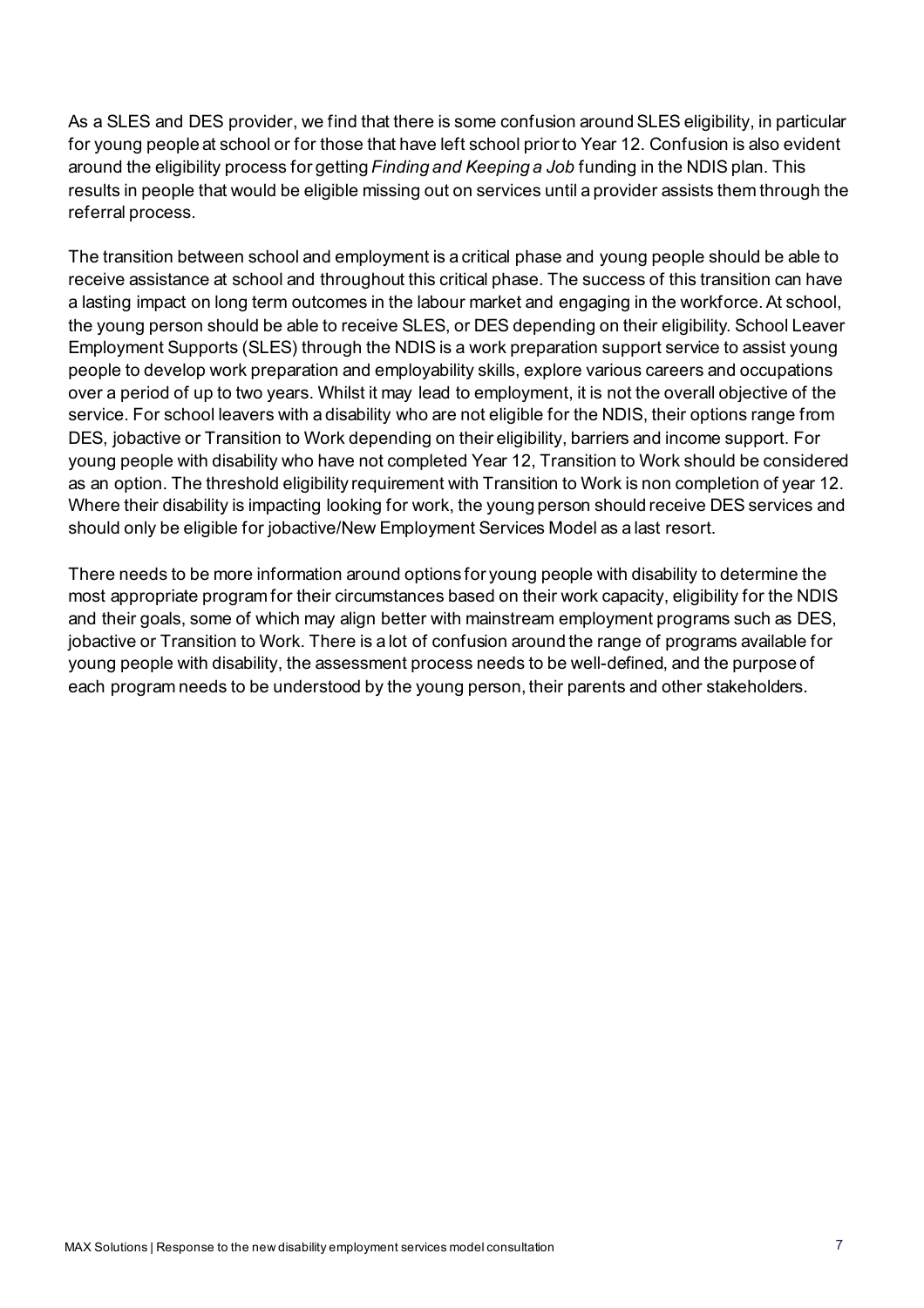# <span id="page-7-0"></span>**2. How can entry be simplified?**

### Assessments

The number and purpose of assessments is very confusing to participants who do not understand or differentiate between government agencies or programs. It can be confusing for a participant applying for Disability Support Pension (DSP), completing multiple assessments in the application process which may also serve as an assessment and referral to DES, particularly when the participant believes they do not have the ability to work.

The DSP application process is a deficit-based model and this should continue to establish the existence of disability, the extent of disability and impacts on a person's ability to work. Assessors should continue to assess work capacity however do not have the expertise to make recommendations on what type of work a person should be looking for and should not be asked to make these recommendations.

The crossover between the Job Capacity Assessment (JCA) and the Employment Services Assessment (ESAt) is confusing and should be simplified. These assessments should be combined and streamlined taking into account any information from the DSP assessment or any existing Job Seeker Classification Instrument (JSCI) assessments. These assessments should focus on barriers to determine the level of need and assess which employment program is most appropriate.

The Job Capacity Assessment should continue to make recommendations on the general number of hours that a person is assessed as capable of working with broad interventions. From the consultation paper there is discussion about the ranges provided, the calculation of Outcomes and achievement of working "at capacity". We believe capacity should be at the lower end of the scale or at the median point. Bonuses could be paid to providers if the participant achieves an Outcome based on the upper end of the range.

When a participant is referred to MAX, they are assessed according to our strengths-based approach. Our proprietary Person-Job Fit assessment, which has been in place for almost 10 years, focuses on the participant's current circumstances, their skills and strengths and assesses the barriers that may be impacting their successful job search. The Person-Job Fit informs how services are tailored to the participant and their needs and has been adapted over time to take into account changes to the labour market.

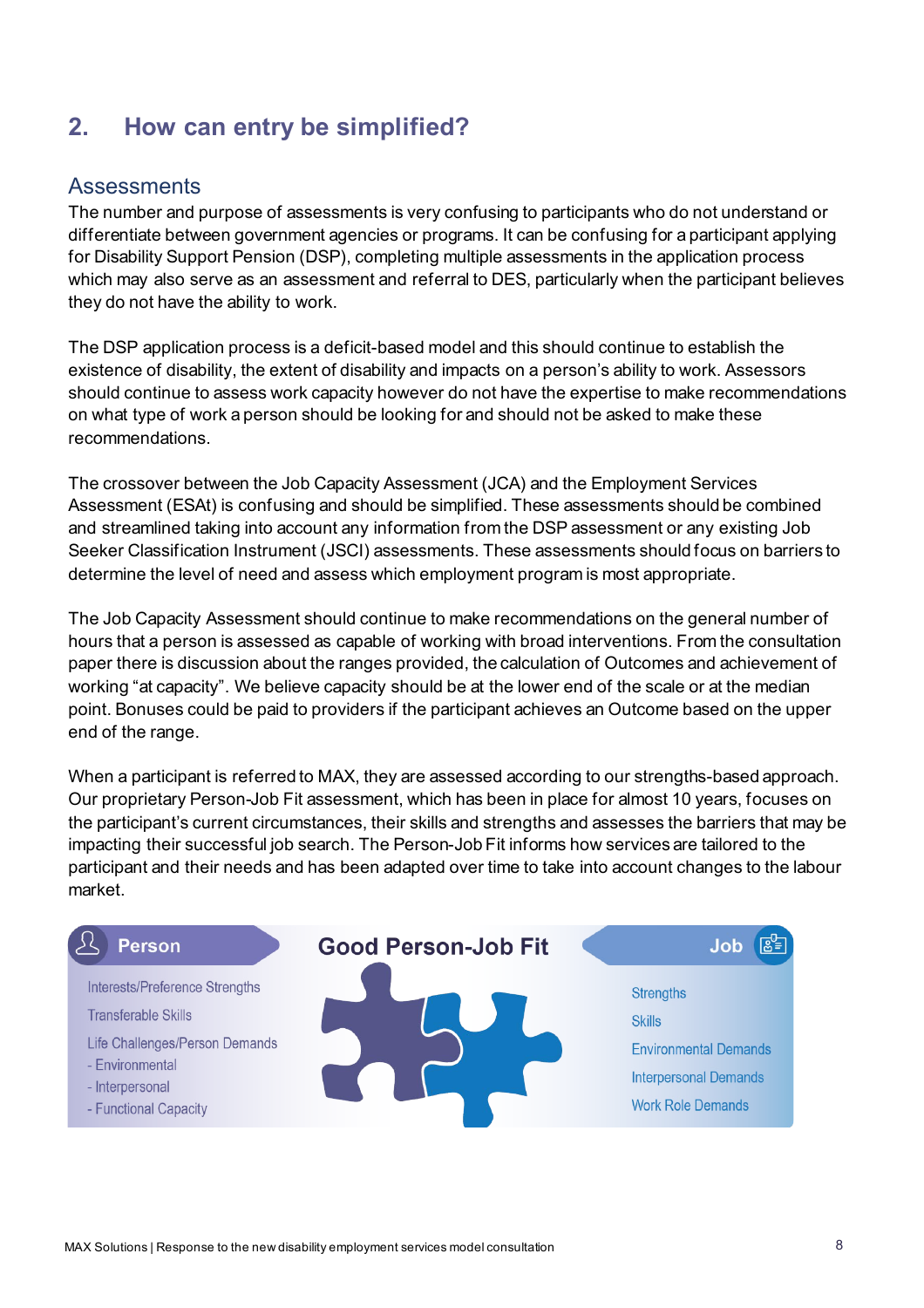Given the range of assessments and their purpose, we suggest the Department consider how to streamline the assessments during the income support application process, work capacity and what programs are most appropriate. Providers will continue to use this information and their own assessments to tailor the services a participant will receive in disability employment support.

For those applying for DSP, we recommend that their referral to employment services is fast tracked during the income support application process to strengthen their connection with the labour market. This should increase the focus on the participant's ability, rather than the disability they have. It is expected that this would also assist changing a participant's perspective about not being able to work at all and help them to consider their abilities with further assistance, reskilling and rehabilitation.

It should be noted that providers receive significant negative feedback from participants who feel they do not have any capacity to work or may not have capacity due to periods of ill health. Depending on the individual, their attitude and their needs, the Government could consider a change in policy to grant an exemption from looking for work rather than referring them to employment services.

For people already on DSP and other non-activity tested payments, their entry into DES through direct registration is a smooth entry point. In our experience, participants contact MAX, we go through the direct registration process and they can commence in employment services almost immediately.

MAX supports participants having the choice and control of the provider that they receive disability support services from. However, there is insufficient data around the number of participants that make a choice of provider when referred to services, who that choice is and the proportion that do not make a choice. Some providers have made investments in advertising and tools to influence choice and it is difficult to assess the success of these strategies without data. It would be of interest to the Department and providers if active choice and control has an impact on the achievement of long-term sustainable employment. In addition, it would be interesting to see if an ESA's market size impacts participant choice. This could influence the Department's decision on market size and structure as discussed more in Section 8.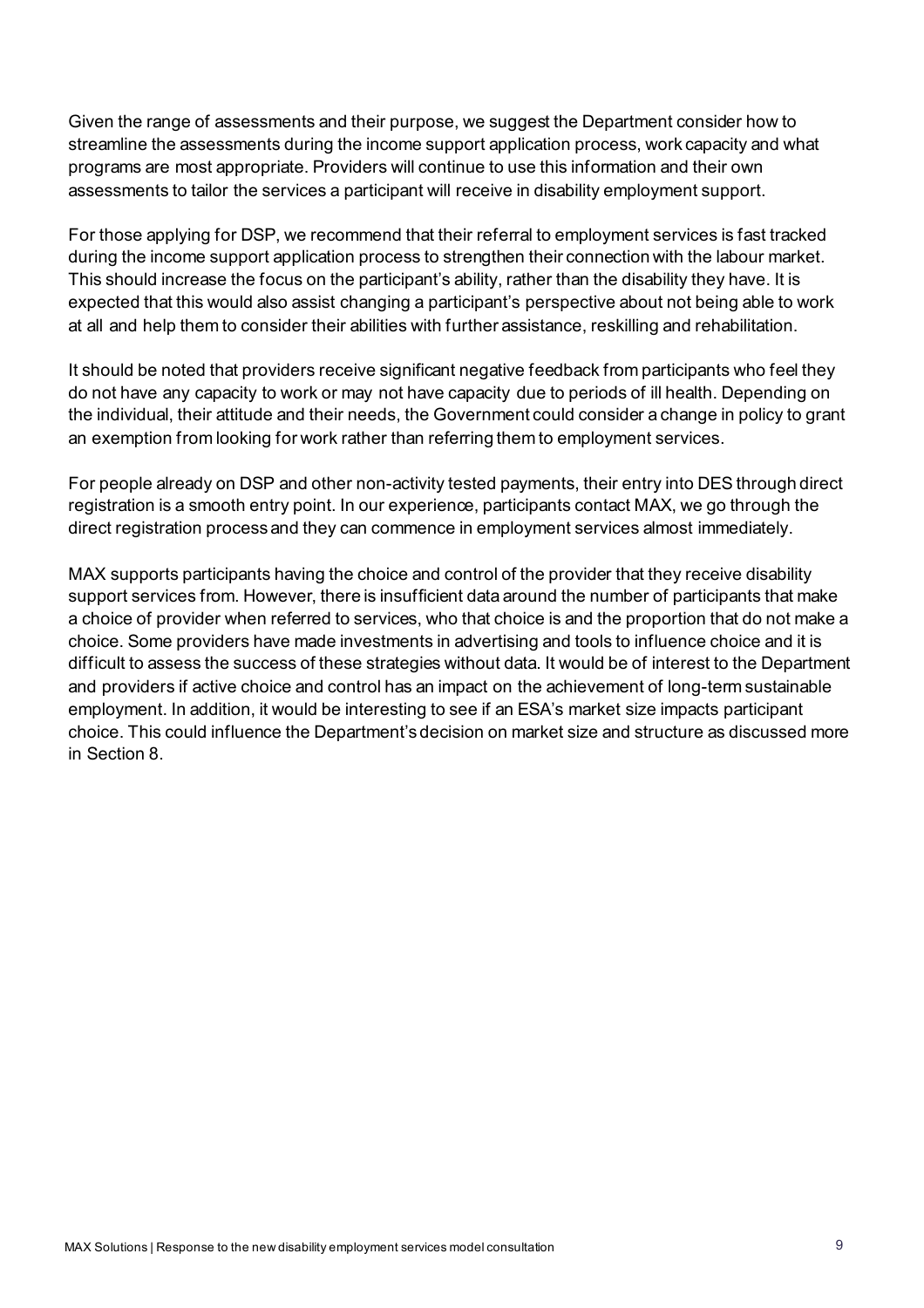# <span id="page-9-0"></span>**3. What employment services and supports would most help people with disability?**

### <span id="page-9-1"></span>Types of Services

In our experience, participants respond better when they understand the relevance of services being provided to their circumstances. Our staff have the expertise to assess their skills, their current circumstances and consider a participant's goals and needs to provide advice on how that translates into the services that we can provide. This may range from assistance with job search, providing resume assistance, developing soft skills and employability skills, linking participants with other services and sourcing, or creating employment with local employers aligned to the participant's goals, skills and needs.

The flexibility within DES that allows providers to tailor the services to each individual based on their goals and needs should continue. Employment is multi-faceted and can be impacted by personal relationships, housing, transport, literacy as well as the individual's self-esteem, skills and abilities. We are conscious of feedback from people with disability about over-assessing and continually repeating their story. As a result, we utilise information from the existing assessments and then evaluate during each contact if our case management plan needs to be adapted based on individual circumstances.

#### **CASE STUDY**

When MAX met this young participant with autism, communication difficulties, mental and physical health issues, we knew that the Person-Job Fit was key to achieving long term employment. From our assessment, we knew the young person was used to working outdoors as a sporting referee and a job which doesn't require interaction or constant communication would be suitable. The local labour market had a number of construction projects with traffic controller jobs available. We discussed this with the participant, and it was agreed this would be a suitable job with minimal impact on their disability.

Our consultant worked on their employability skills while our allied health professional worked with the young person to manage their mental health, improve their physical health, improve communication skills, and gain vocational direction. Upon placement into traffic control work, MAX met with the young person regularly in person and by phone to review how they were coping with work.

Though the participant experienced some significant challenges including anxiety travelling to work and in communication, our allied health professional and consultant collaborated to assist. They liaised with his employer and linked the participant with further external supports. The team effort has meant that they have improved their resilience, mental health and communication skills and have successfully achieved a 52 week Outcome.

### <span id="page-9-2"></span>**Training**

We acknowledge the Department has made changes to Education Outcomes in the current DES program in the last 12 months to encourage DES participants to take up employment rather than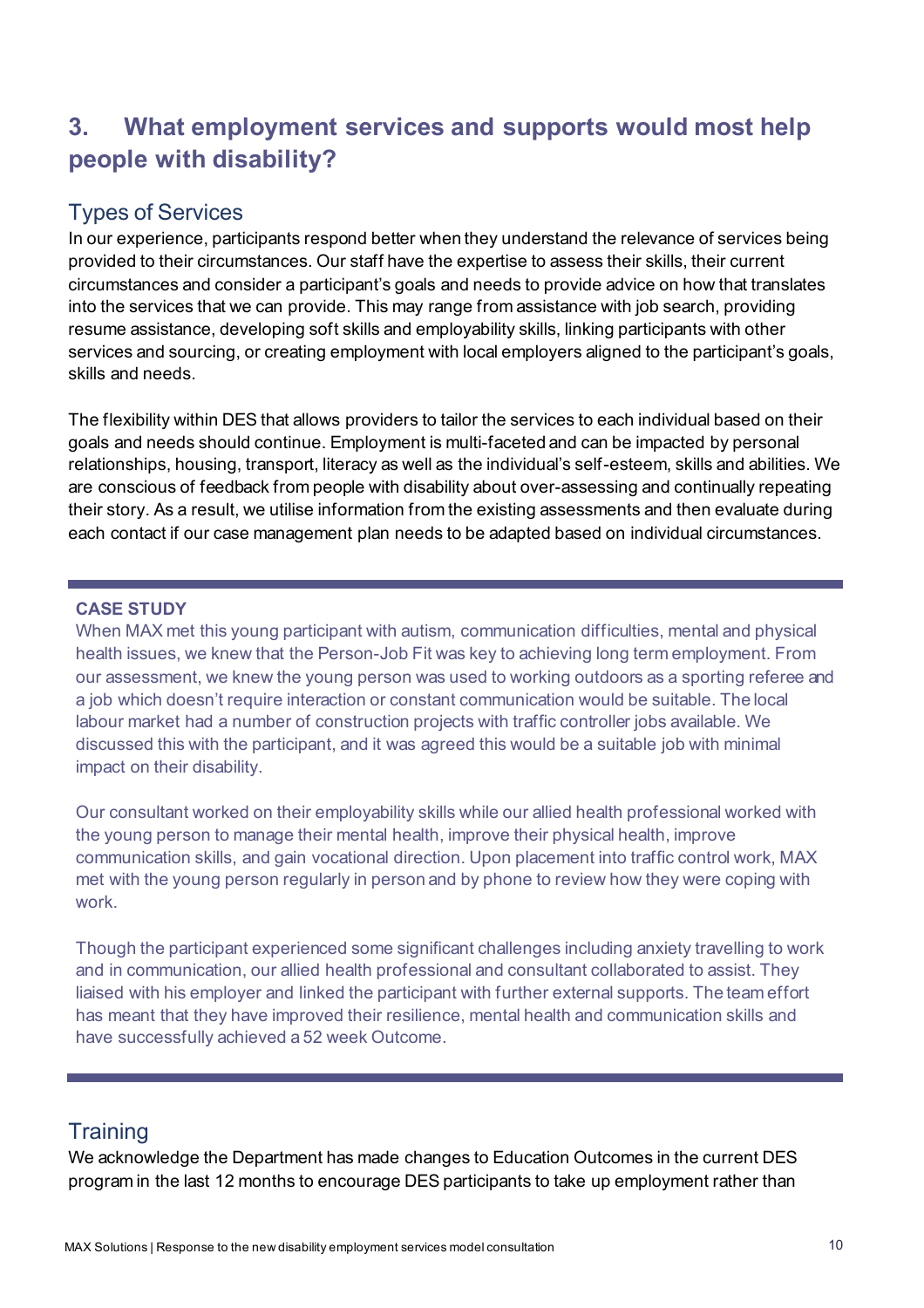undertaking training. In our experience the completion of Certificate III or above qualifications related to individual goals improves a participant's employability in a chosen role, and importantly, increases confidence, self-esteem and strengthens their linkages to the labour market when combined with relevant work experience. Undertaking training is an important stepping stone to employment and this should be recognised as a milestone towards achievement of Employment Outcomes. There should be recognition in the financial and performance management framework when a participant completes training as part of the overall disability employment support service framework.

### <span id="page-10-0"></span>Concurrent Services

A key element of disability employment support services that people with a disability need is concurrent complementary services from other stakeholders. As a provider, we have the unique perspective to be able to identify these needs, use our existing relationships to coordinate delivery of services to participants and assess how this is improving employability and work readiness to find suitable employment. This may range from accessing other health services and adaptive technology, housing services, material aid, training or transport assistance. As this is not recorded in ESS web there is no oversight of these interventions and their size. We believe that it is appropriate that a DES provider continues to manage these relationships as they have the best oversight of what is appropriate for the participant and to manage their participation along with other interventions/services. Where a participant is receiving services prior to commencement in employment services, with permission we liaise with the service provider to deliver a complementary and coordinated service.

### <span id="page-10-1"></span>Program Reviews

In the current delivery of Disability Employment Services, the 78 week review is a point where an ESAt is required to provide a further 6 months of service delivery. In the majority of cases, the ESAt confirms this and a participant receives services for the remainder of two years.

This process can cause complications as the participant is exempted when they reach 78 weeks if an ESAt has not yet been conducted. This can be delayed due to Services Australia capacity issues and can cause a pause in servicing for some time. This is an opportunity for the Government to remove the 78 week review as the majority of participants continue in DES until they reach the limit. This would reduce the number and costs of ESAts and allow providers the full two years of service delivery without interruption. Where circumstances change, providers would still have the ability (as they do now) to refer the participant at any time for an ESAt.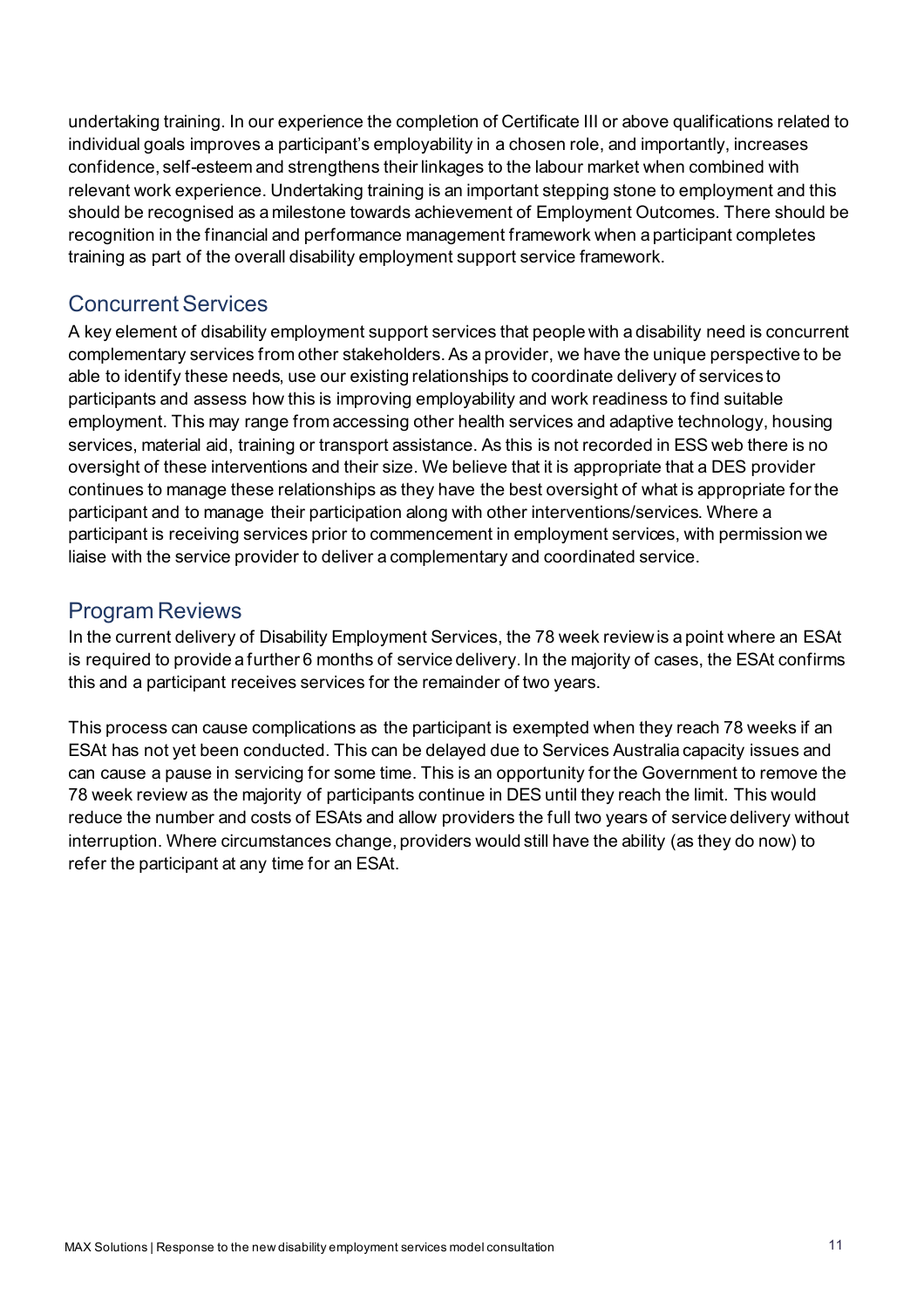#### **CASE STUDY**

MAX provides concurrent mental health support and employment services in collaboration with clinical support teams. This is delivered in a number of regions including with Queensland Health in Brisbane South in the Integrated Employment Program (IEP), in the Hunter New England Local Health District with the Support Through Early Psychosis Service (STEPS) and previously in Perth with the Individual Placement and Support (IPS) program.

In these programs we work together with clinical support teams including Case Managers, Occupational Therapists and Psychologists in local health districts assisting people with significant and on-going mental health conditions to engage in employment.

We deliver our services both in local health district clinics and our employment service offices. We co-locate, making ourselves available to participants in clinics when ready to engage in employment. This provides the participant with a familiar face when in our offices (if appropriate) and builds informal working relationships for information sharing with the clinical team. Working as an integrated employment and health service team with participants, we deliver a series of vocational interventions including matching strengths with suitable jobs; resume building; developing learning aids such as job task prompt cards; and liaising with employers to develop and review comprehensive workplace support plans.

We attend clinical review meetings as part of the integrated team working with a participant, providing the formal situation to exchange ideas and develop consistent approaches to delivering services. This approach ensures communication and consistency of service is embedded into the delivery of the program to the benefit of the participant.

### <span id="page-11-0"></span>Digital Services

A key feature of MAX's DES service is the online assistance offered through our MAXConnect platform empowering users to be matched to jobs from our network of 30,000 employers, update their resume and access articles on job search related topics such as cover letters, interviews, referees. Where our DES participants do not have skills to use online platforms, we provide Digital Literacy training delivered by our qualified trainers to develop these skills to be able to use platforms such as MyGov, Jobsearch and MAXConnect. Our digital literacy training assists across all areas of digital literacy including knowledge of how to use technology, advising on access to technology and improving linkages to digital infrastructure such as wi-fi and the NBN.

If other training is more appropriate, MAX provides training online or face to face or refers to other RTOs. For some participants, there is little benefit from additional training so other strategies are used such as job carving and job redesign which is further outlined in Section 5.

Should the Department consider moving a proportion of DES participants to the Online Employment Service, this should only be done where a person has been fully assessed as digitally literate, have access to a suitable device with reliable internet access. We have concerns that some DES participants do not have the skills to undertake Online Employment Services placing them at risk of being left behind, increasing their disadvantage before they are referred to face to face service delivery.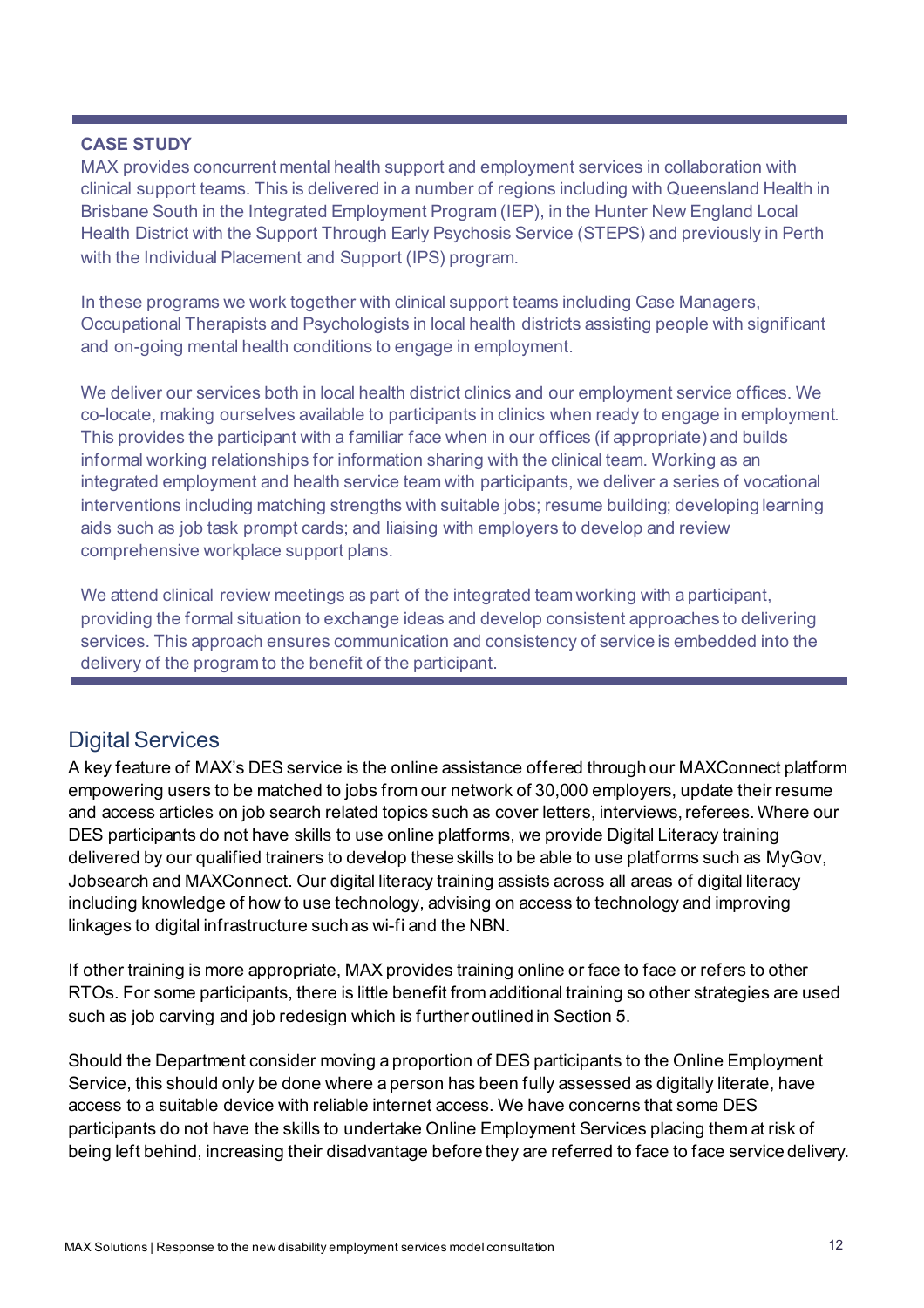### <span id="page-12-0"></span>Post Placement Support

Post Placement Support (we refer to this as In Work Support) and Ongoing Support are very important to long term employment sustainability, particularly supporting employers and the participant within the workplace. We support the continuation of the 52 Week Outcome to ensure a person with disability can achieve long term employment, to manage any changes in the workplace, the role or with their manager over a long period of time.

Funding around In Work Support and Ongoing Support needs to continue to have the flexibility to support all stakeholders – the participant, the manager and the workplace in general. Without the alignment of all three parties, issues can emerge, and a participant's job satisfaction may decline affecting Outcomes. The support needs to be flexible as one stakeholder may need more support than others and at different times, such as when a new process is being implemented in the workplace. Recommendations around Ongoing Support are discussed further in Section 7.

### <span id="page-12-1"></span>Those already working

The lack of information about services available to people with disability in employment and their employers is a significant issue affecting much of the labour market. Whilst Job Access might be recognisable, the services available are not well known. Both the Work Assist service for those who may be at risk of losing their job and the Employment Assistance Fund for workplace adjustments and or modifications are not well utilised. For some people with disability, they may be hesitant to access these services if their employer is not supportive. These services need better promotion to employers and people with disability. Increasing awareness of the services available should have a positive impact on the economy by retaining and increasing disability employment.

For those that acquire disability or illness whilst employed, they need greater awareness of the services available as well as any health professionals and other stakeholders they may deal with such as WorkCover and insurance agencies. Before their return to work, Work Assist should be utilised to ensure a positive return to work with the correct adjustments in a supportive environment.

Due to the under-utilisation of the Employment Assistance Fund, we suggest that disability employment support service providers have direct access to the Employment Assistance Fund. Currently processes to access supports are slow, complicated for employers and are not able to provide assistance when it is needed. As a result, MAX will often pay for these purchases through our service fees (further discussed in Section 7) to enable participants to be able to undertake a work trial with the correct adjustments and aids to begin a job quickly. For purchases under a certain value, the purchase and reimbursement process could be simplified without transferring the administrative risk to providers.

Once a person with disability is employed and has achieved their 52 week Outcome, apart from Ongoing Support they would receive little support. If a person with disability wished to change jobs, or improve their career, there is no further support available for them and it is up to them to navigate through this change. We recommend that these participants are able to access a time limited disability employment support service. This would allow them to access employment assistance through providers to expand their career and improve their long term prospects.

Providers could be paid Outcomes based on improved salaries or changed stability in their role i.e. going from a casual to permanent part-time position, or from fixed-term contract to permanent. It would minimise the risk where a person changes jobs without any support, resulting in reduced confidence.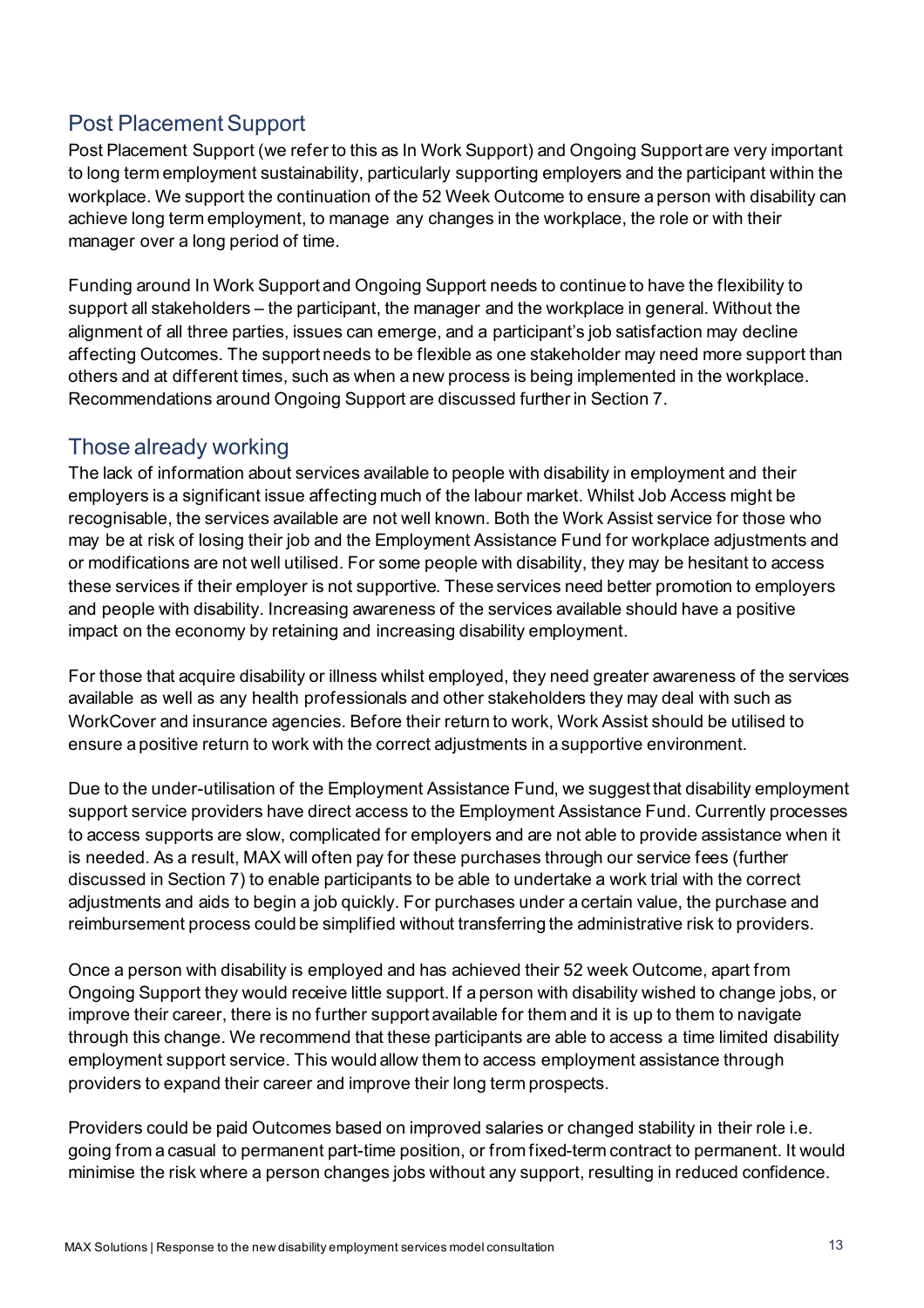Providing additional support to those already employed will encourage people with disability to strive for career advancement rather than wasting productivity by staying in a lower paid job and will contribute increased taxes to the economy, and potentially encourage the employer to bring on other people with disability in the original job.

#### <span id="page-13-0"></span>Mature Age

The Australian Institute of Health and Welfare in its People with Disability in Australia 2020 report that the prevalence of disability increases with age and more than doubles between the ages of 65-85+. Many people who acquire disability are mature age. In our experience, the biggest challenge that mature age people face is assistance with dealing with the considerable changes to their life as a result of their newly diagnosed disability and their reaction to this. Our allied health professionals assist people in dealing with these changes including how to cope with the grief, anger, disbelief and confusion as they work out their new normal, the financial impact, the impact on their self-esteem and relationships. It may have also changed their career pathway and ability to perform jobs they have had previously. Through our counselling services we can support a career change aligned to the participants goals, skills and abilities.

#### **CASE STUDY**

Losing your own home due to relationship breakdown and being unable to pay the mortgage was not something this 48 year old, DES-ESS participant expected to happen. Already coping with depression and Fibromyalgia, her change in living circumstances and resorting to living in her car impacted her mental well-being and led her to engage in services with MAX.

Based on our internal assessment, her consultant immediately engaged support from our allied health professionals including a Psychologist and Exercise Physiologist for the participant. The participant was able to move in with a friend while trying to obtain a place at the women's refuge on the Gold Coast. She desperately wanted employment to enable her to secure her own rental property. While receiving our allied health services support, her consultant worked with the participant on motivation, confidence and routine.

Together they secured the participant a Call Centre position with Sykes Australia. Assisting with workplace modifications and regular PPS, the participant achieved a 52-week Outcome and moved into her own unit.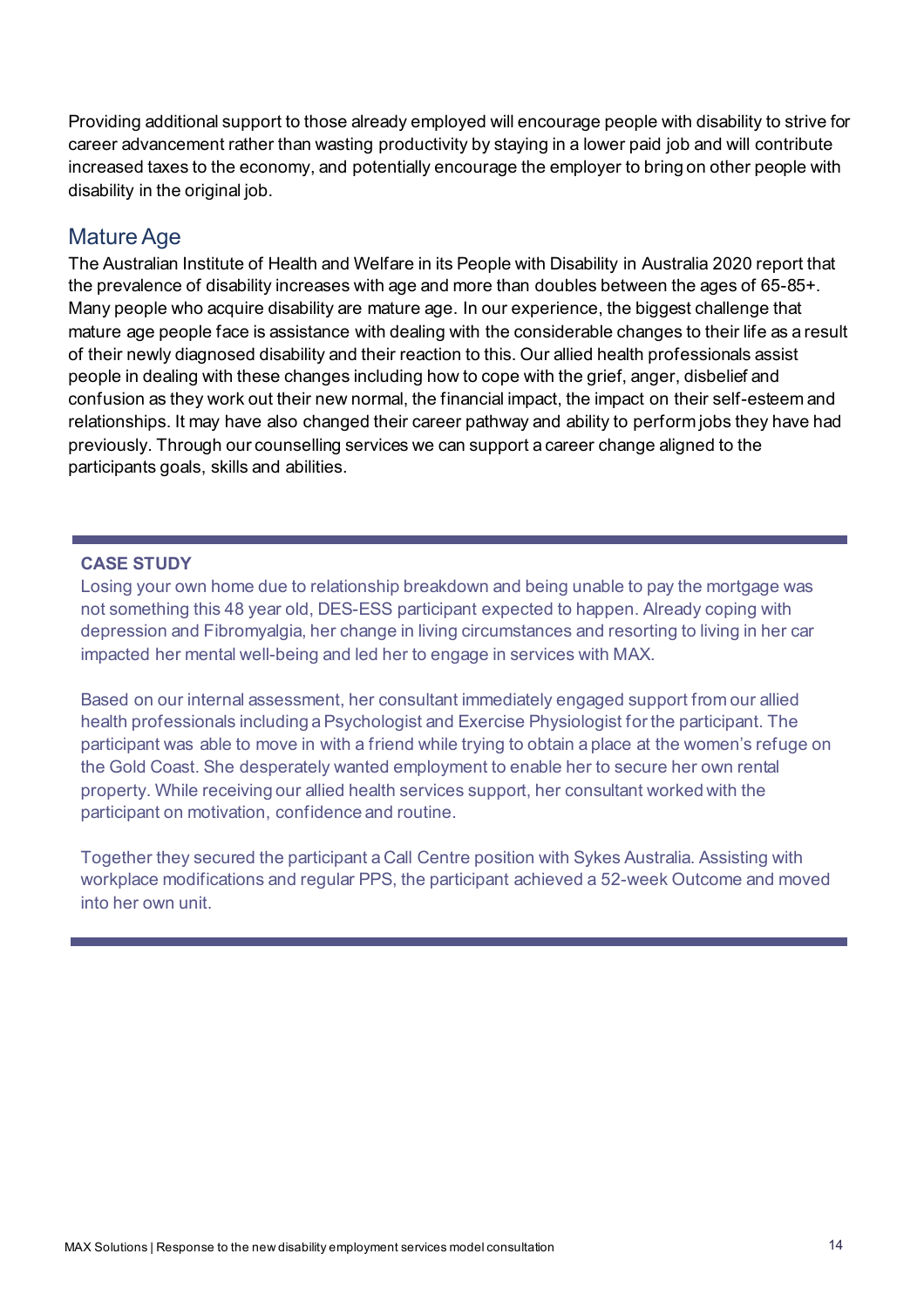# <span id="page-14-0"></span>**4. What services and supports would help young people with a disability in particular?**

### <span id="page-14-1"></span>**Champions**

Young people with disability need role models. The visibility of people with disabilities like Dylan Alcott and Nas Campanella is a start however, there needs to be more of it. We need to see more diversity across cultures, age and occupations. Young people need examples they can connect with to encourage them to make the steps to find work and know that despite challenges that people may have can secure work that is meaningful to them. Seeing these examples can assist to motivate participants, help them understand what challenges the person may have faced and also provide them with information on how to cope with people that do not understand their disability or other negative experiences. In addition, the promotion of people with disabilities with a focus on their abilities can also counter employer and societal perceptions of people with disabilities, it contributes to increasing disability confidence and adjusting employer biases.



An example of this type of promotion is recently one of our participants, Jarrod Lowerson was invited by ABC Radio National's "This Working Life" podcast to speak about his role at KFC Robina and the support and guidance he has received in the role.

The podcast discussed how hyper personalised workplaces can accommodate neurodiversity and individual skillsets. MAX assisted Jarrod through a pilot program with KFC to match him with a job that best suited him. As a person living with Asperger's Syndrome, Jarrod's high energy levels mean he can

often complete tasks quickly making him a very valuable employee. Jarrod participated in an NWEP placement learning skills on the job, undertook a productivity assessment and was offered a role with KFC. MAX supported Jarrod's managers and Jarrod developing his workplace skills, coaching him on safety and creating props to remind him of tasks to build his efficiency and confidence. Jarrod is a valued member of the KFC team and continues to develop in his role.

Earlier in this paper, we discussed the confusion around program eligibility for young people with SLES and DES. Young people should be referred to the program that best meets their needs. Whether that is DES because they are looking for work or SLES through their NDIS plan for further capacity building activities and supports.

### <span id="page-14-2"></span>Connections to Work

Young people can often have little or no work experience or networks to employers which makes finding suitable employment more difficult. Combined with some employers who are not disability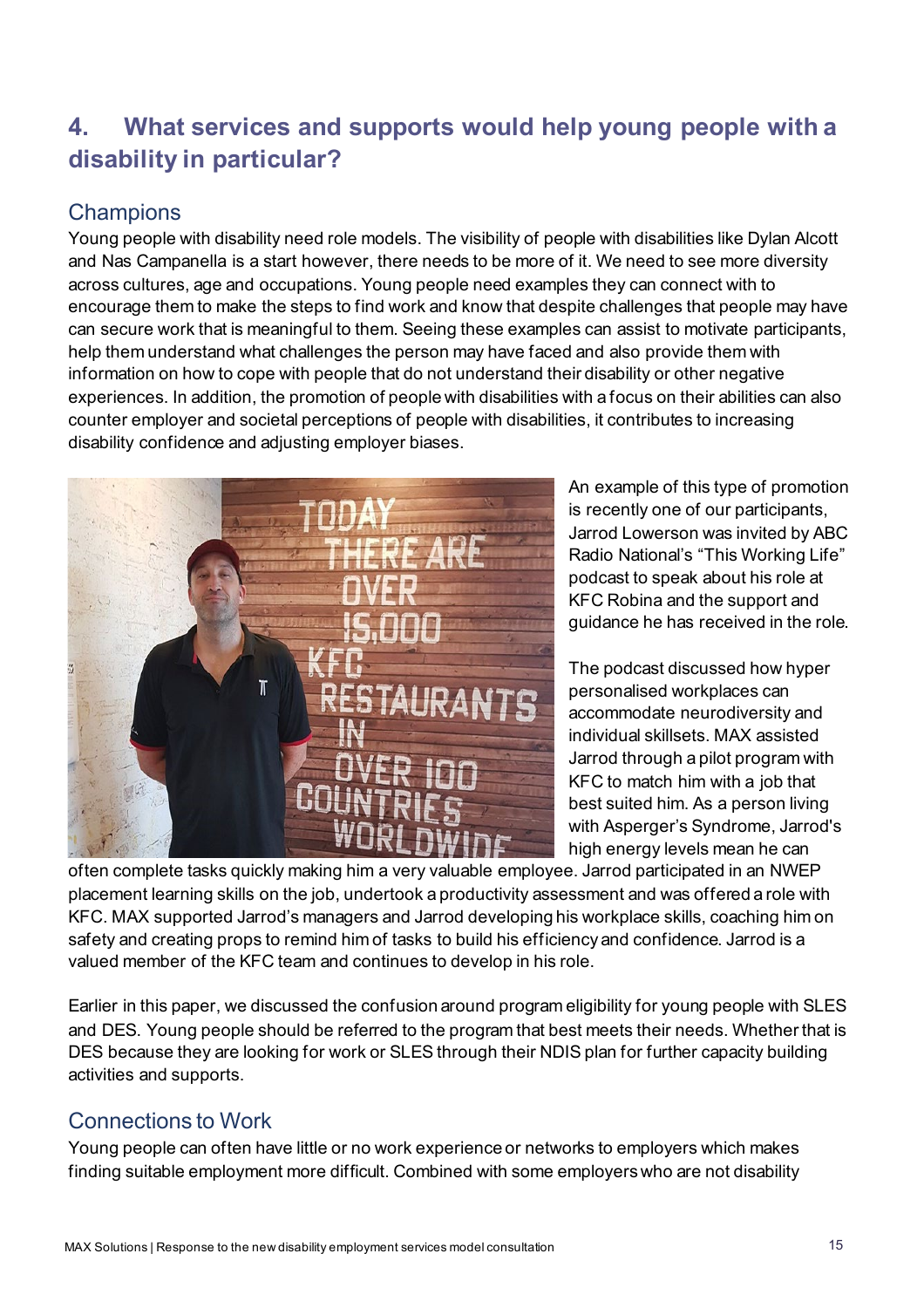confident, this increases the complexity of maintaining sustainable employment. Through MAX's Employer Business Centres, we have developed relationships with a wide range of national employers who are willing to employ people with a disability; some with specific disability employment strategies. This is further outlined in Section 5. We create connections for young people with employers who are aligned to their employment and career goals, whether that is finding work experience or internship opportunities, finding casual or part time employment or working directly with the employer to design a job that utilises the young person's abilities. As a provider, our strong relationships enable us to work closely with the employer and continue that support to the participant and their manager/ employer over 52 weeks.

### <span id="page-15-0"></span>**Specialisation**

We understand that the Department has received feedback from young people that they would prefer to receive disability services with other young people. Any segmentation of the DES caseload (including cohorts such as youth or specific disabilities) should be carefully considered as this can create issues with scale, not having sufficient size groups and impacting financial viability. We expect a youth specialist would only be practically feasible in metropolitan areas where there is a population.

We do not support any other cohort specialists such as culturally and linguistically diverse or mature age as we are concerned about over-segmentation of the market and confusing participants with too many options.

Further, a specific program catered to youth and disability employment support service participants would further increase complexity and confusion for participants. DES providers have the expertise and skills to deliver services to young people with a disability and are best placed to provide this service. If a young person with a disability needs assistance with work preparation, they have options based on their NDIS eligibility:

- SLES if NDIS eligible and
- Transition to Work if not eligible for NDIS.

### <span id="page-15-1"></span>Changing Expectations

Within schools, there needs to be more education and support for young people to look at their strengths, interests and how that relates to employment. Worryingly, some parents and teachers have a low expectation of young people with a disability and as a provider, we educate the parents and teachers on what work a young person could do with training or further assistance. Career advisors within schools need increased disability confidence and understanding of people with disabilities and the services available. This would increase teacher and parent expectations of young people with disabilities and ensure that they understand that people with a disability should be able to work and participate in the community to the best of their ability. Within the delivery of SLES, we provide this type of advice, information on potential career journeys, and the steps to achieve this. Feedback from parents and participants about this service has been positive and it has changed their thoughts around options for the participant.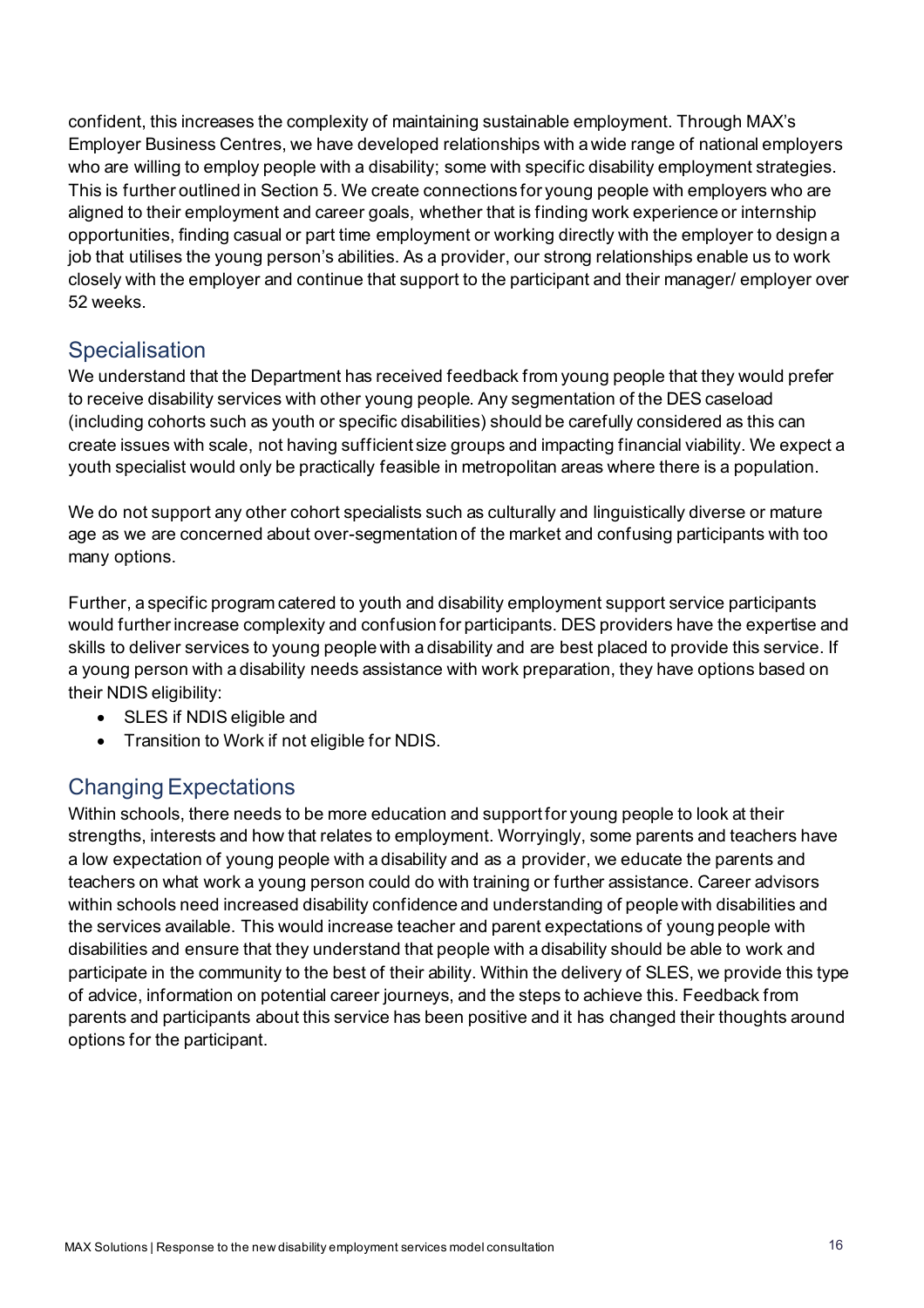# <span id="page-16-0"></span>**5. What support should employers receive to increase the retention of people with disability?**

In 2015, MAX developed and implemented its unique Employer Business Centre (EBC) model servicing large employers and industries to cater for a gap in the market where large national employer needs were not being met. Our Employer Business Centres dedicates substantial resources to supporting employers to develop their understanding of disability in the workplace and increase the recruitment and retention of people with a disability in their business. The approach is delivered by a dedicated and substantial Employer team located centrally and regionally across Australia. The EBC supports employers to move from exploration, commitment to change, followed by training and support through to disability confidence, employer of choice and disability advocate.

Since 2018, MAX has made almost 25,000 placements through its EBC partners. We work closely with employers such as Collins Food Group (KFC, Taco Bell and others); Coles; Rabobank; Compass; Built and Northline Logistics. These relationships have taken a significant time and investment to show our referral, placement and support to employers.

We work closely with an employer to analyse their vacancies and determine if:

- the job can be carved into tasks appropriate for a particular person with a disability or,
- a job can be split into manageable tasks or shifts (where endurance may be a problem), or
- the job can be redesigned to adapt the process or environment to take into account the person with a disability.

This takes some time to navigate and understand the needs of all parties, sometimes utilising our inhouse allied health professionals and the employer to ensure there is a good match between the work available. This can be very difficult to do with a small or medium employer who wants to move someone quickly into a role and is often why people with disability are less of a priority during the recruitment process.

Our relationships with these employers give us an insight into employer confidence around a range of topics. We are seeing more large employers' commitment to increased diversity and inclusion targets. Unfortunately, whilst those targets might include people with a disability, employers are prioritising Indigenous people and women above people with a disability. We suggest the Government consider more incentives for employers to employ people with a disability such as tax breaks or government procurement policy led change.

### <span id="page-16-1"></span>Employer Engagement and Confidence

Each employer's reason for why they are employing a person with a disability is different. For some, it can be the best person for the job or for others, it is a specific strategy to improve their proportion of people with disability as part of a diversity strategy. For larger employers, a specific strategy is easier with the support of a dedicated human resources team but it is often difficult to get direct managers on board due to the loss of productivity with induction and training of new employees. As a result of these costs, it is very difficult to get small and medium employers (SMEs) to commit to employing people with disability without further assistance. Small employers that employ people with disability usually do this due to their knowledge and commitment to this group, usually as a result of lived experience or as a disability ally. Our relationship with the Council of Small Business Organisations Australia (COSBOA)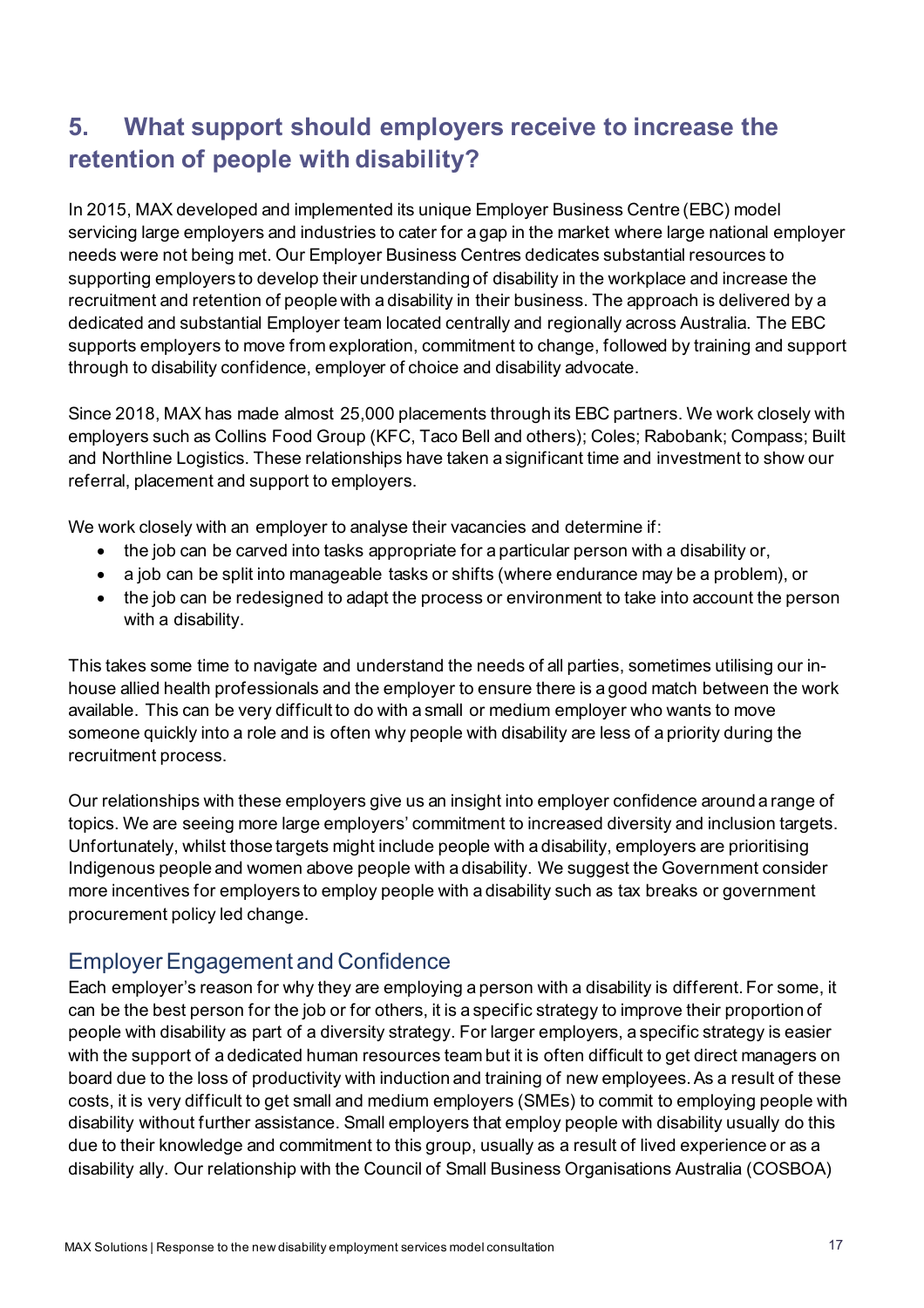has reinforced our experiences and aligns with the recommendations they made in their report "Making it Easier for Small Business to employ people with disability".

MAX strongly supports a media campaign to increase employer and community awareness and commitment to employing people with a disability. As part of this, the research on the benefit of employing people with a disability should be updated to incorporate the individual benefits to employers, individuals, the community and the economy as a whole and dispel common myths around insurance costs, unfair dismissal etc. The media campaign needs to show a range of people with disabilities in a range of jobs and highlight their ability. Combined with this, the Australian Government should promote existing resources such as wage subsidies, Job Access, Supported Wage System and work experience/internship programs and make available additional services to employers such as tax incentives or training offsets.

In our experience, successful tools for employers include:

- Supported Wage System opportunities and wage subsidies
- National Work Experience Program
- Paid work trials
- Assisting the employer to adjust their recruitment to cater for specific disabilities such as sensory disorders
- Tailored recruitment pathways (or where MAX arranges an "alternate entry" for people with disability)
- Post Placement Support/Ongoing Support.

These rely on employers knowing that these tools exist to consider a person with disability and in most cases, as a provider, we educate employers about what they can access, would suit their workplace and recruitment strategy and assist them to access the services. Without a media campaign to increase awareness, employers, particularly small to medium enterprises, who make up a large proportion of employers across Australia miss out on accessing these tools.

#### **SPOTLIGHT ON COMPASS GROUP**

The Compass Group is the largest food and support services company in Australia and leaders in hospitality services across industries in every state and territory in metro, regional and remote areas. Compass have developed a range of specific initiatives to attract, recruit and retain disadvantaged job seekers, focusing on opportunities for Indigenous people, people with disability and women returning to the workforce.

MAX and Compass have established an exclusive national partnership focused on employment outcomes for disadvantaged candidates. MAX is proud to support Compass' DES Partner Program, and the impact of meaningful employment for 50 candidates who identify as a person with disability.

Other projects MAX and Compass have worked on together include the S2 pilot project (2020) which was established to provide employment pathways for disadvantaged job seekers who were not able to engage in other programs due to COVID-19 restraints but able to apply for roles within Compass' remote area business where employment opportunities had increased; and the 2015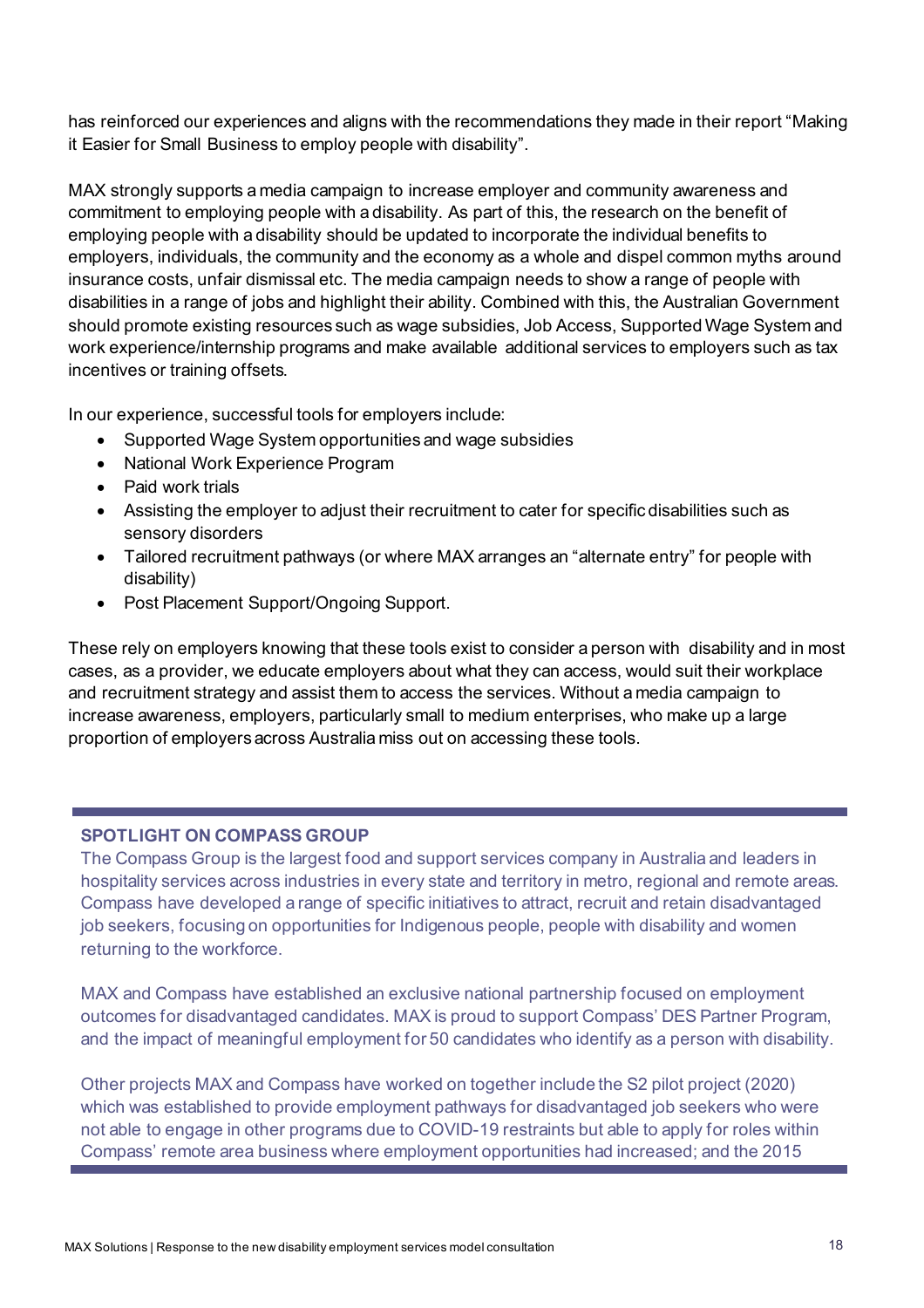FACS project 'High Growth Jobs Talented Candidates Project' (HGJTC) which enabled MAX to greater understand roles and requirements of Compass, retaining this knowledge for future recruitment opportunities to better prepare disadvantaged candidates for employment opportunities.

The HGJTC Project outcomes contributed to Compass' award recognition as Employer of the Year, National Disability Awards in 2017. During the past 2 years Compass have recruited 184 candidates from MAX. Despite COVID-19 impacts, over the past year, Compass' retention of candidates securing employment has remained above the national average in comparison to national Employment Outcome data.

### <span id="page-18-0"></span>Wage Subsidies

Wage subsidies are attractive to SMEs as the subsidy can offset the costs of the new employee with supervision and disruption to productivity, training and capacity building. This is less of a concern to larger employers. One improvement to wage subsidies that could be considered is ensuring consistency with the value of subsidies offered under jobactive/New Employment Services Model and removing any unintended consequences where an employer would favour one program over the other. The Government should consider the hours worked eligibility (before a subsidy can be paid) which can result in DES participants being ineligible for assistance. For example, with the Restart wage subsidy, there is a minimum average of 20 hours work each week before a subsidy can be paid. This excludes any DES participants with a work capacity of 8 or 15 hours and further disadvantages this group. We recommend that this is changed and expect this would increase the proportion of mature age people with disability employed using wage subsidies.

### <span id="page-18-1"></span>Job Access

As mentioned earlier in this paper, there needs to be an awareness campaign for services for employers to assist in the employment of people with a disability. Job Access is a great resource, but it is not well known or utilised. The process for a funding application takes a significant period of time (at least 14-21 days and up to 6-8 weeks for purchases that require allied health professional reports). This discourages use of the funds and in most cases, delays the start date of the employment. As a provider, whilst eligible to use Job Access, we use our service fees for some expenditure as we find that if we can provide the assistance to the employer and the participant in a timely manner, this allows for a quicker job start and reduces the risk of the job falling over before it commences.

### <span id="page-18-2"></span>Post Placement Support and Ongoing Support

Flexible post placement support is key to long term employment retention rates, ensuring that any concerns with the participant, the employer or the manager are quickly identified and managed. Whilst Outcomes are payable at the achievement of various milestones, there should be financial recognition of the work involved through a service fee.

For some people with disability, they need support in employment beyond 12 months. Ongoing Support is integral to providing support to people with disability if their role changes, if there are changes to processes or the impact of their disability varies. The range of High, Moderate and Flexible works well with participants and employers and should be retained. However, all levels of Ongoing Support should be available for all disability employment support services participants, rather than DES-DMS participants only having access to FOS and DES-ESS having access to all levels. Access to Ongoing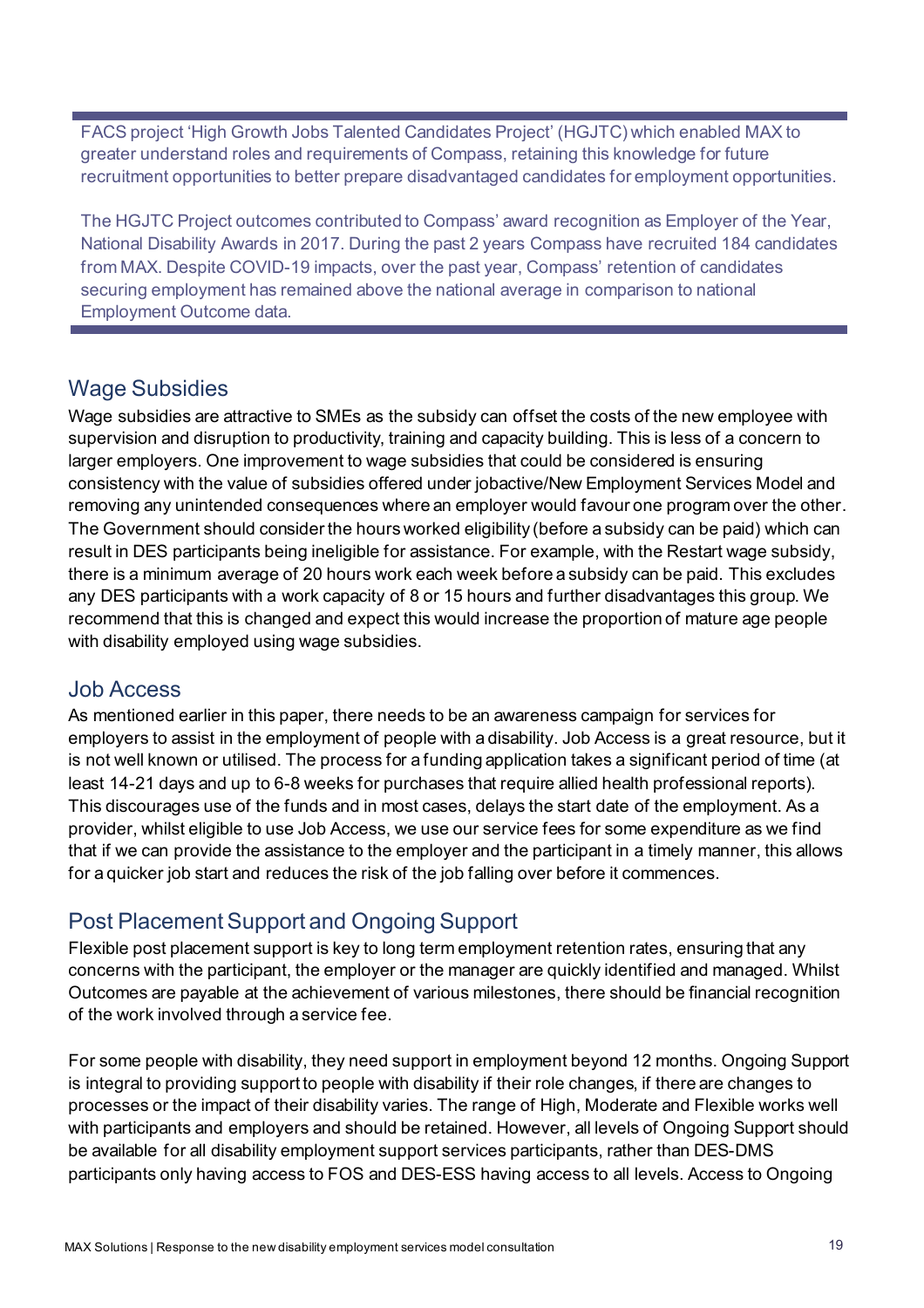Support should be based on need. This may result in a slight take up of Ongoing Support in the short term, the long-term employment retention benefits outweigh the costs. This is further discussed in Section 7.

Existing providers have spent many years developing employer relationships, building trust and we are seeing the results of these relationships with increased opportunities for people with disability. These relationships should be harnessed to meet and expand the continuing needs of people with disability and for these employers to become champions of change for other employers.

#### **BACK TO WORK AFTER INJURY**

Ian Watt, 61, had worked as part of the burial crew team at Castlebrook Memorial Park in Sydney for 24 years and was 'part of the furniture' before one day, whilst walking down the road, an accident left him with a traumatic brain injury.

The injury left long term impacts that affected his balance, memory and confidence in interacting with groups of people. After 4 months, it was clear to his family that Ian was struggling with severe depression and they encouraged him to get help.

The Westmead Brain Injury Rehabilitation Services runs the Vocational Intervention Program (VIP) as a specific service to support patients with traumatic brain injuries back into employment. Before being referred into the program, Ian underwent a Neuropsychological Assessment and was medically cleared to commence the journey towards returning to work.

Basem Saad, an Exercise Physiologist with the health team at MAX, works with participants who have been referred to MAX through the Westmead VIP. Ian and Bas initially met together for a health interview to discuss Ian's current health and usual work tasks in order to determine what work might look like for Ian in the future. With the assistance of InvoCare, Ian's employer, they created a plan to help him return to work.

"We started by working out what tasks Ian could safely do" says Bas. "The two main barriers for Ian were limited balance and communicating with crowds," he says. "As Ian's work capacity increased, we were gradually able to incorporate additional duties and work hours into the plan. By identifying strategies to help Ian remain safe at work and return to becoming a productive member of the team, Ian's confidence improved."

Ian is grateful to his employer, to Bas and the VIP program for being able to help him return to a normal routine. "If it wasn't for the staff, management, workers, admin or the sales staff… just to have people to be around, to help my confidence, check on me, I don't think I would have been able to stay at the job. But to have people pull up to see how I'm going, you wouldn't believe how much better that makes me feel, to know people care," says Ian.

A video on Ian's journey can be viewed at <https://vimeo.com/560268661>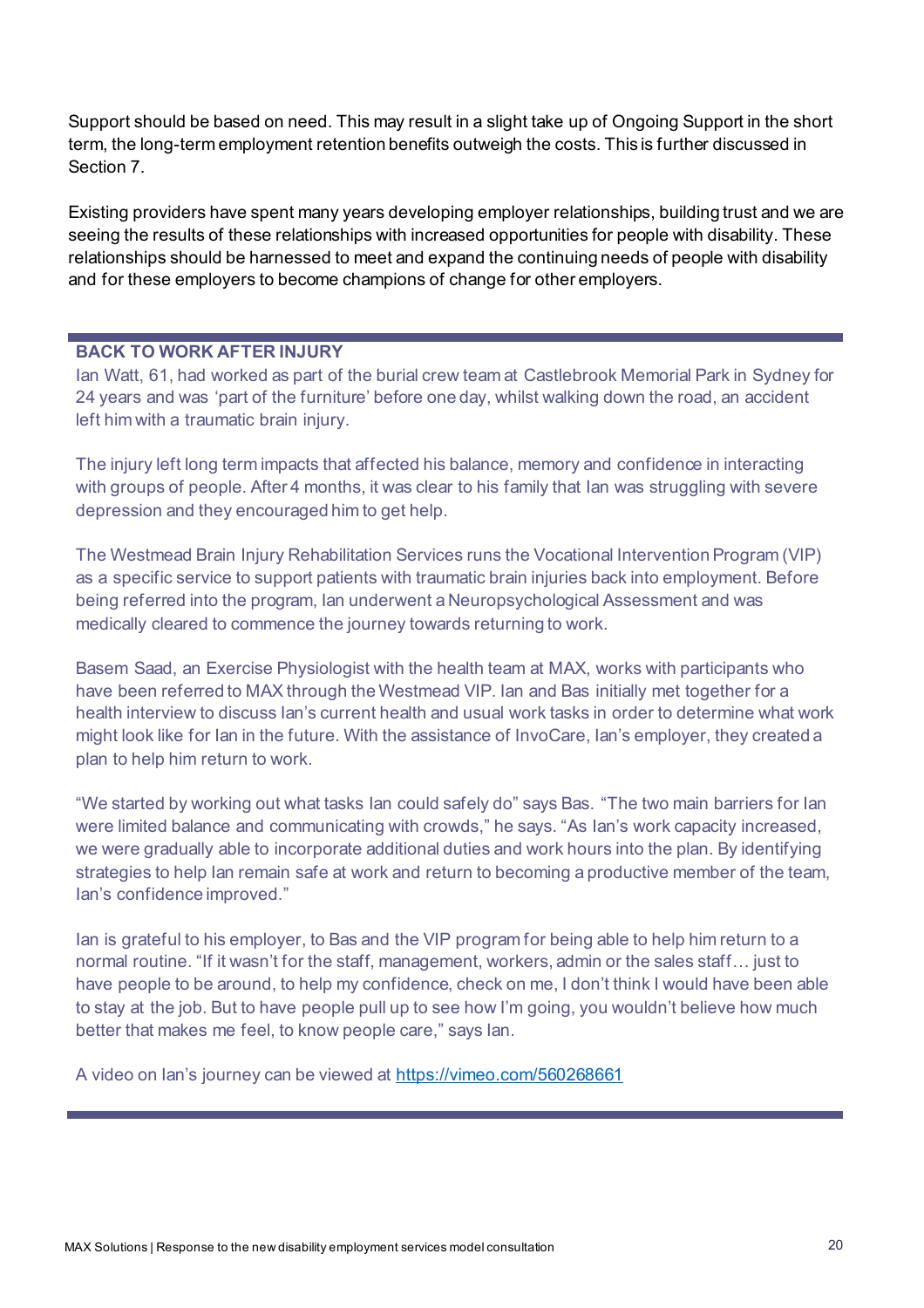# <span id="page-20-0"></span>**6. How do we best tailor mutual obligation requirements to increase the likelihood of people with disability finding work in the future?**

When a person with disability is referred to Disability Employment Services, their application to secure Disability Support Pension may have been declined and they do not want to find employment as they believe they do not have the ability. As a result, it is a challenge to assist them to understand their mutual obligation requirements. The perception of a DES provider is that we can assist them with getting DSP or through the DSP process, they often hear "disability provider" rather than disability employment services provider.

With almost 80% of the DES caseload on activity tested payments, there is a lot of work around educating participants of their mutual obligation requirements and how they can meet them. The interaction between participants and the dual roles of the provider in providing services as well as policing their mutual obligation impacts the trust relationship and can impact the participant feeling disempowered as providers have the power to affect their income support.

### <span id="page-20-1"></span>Improvements to Mutual Obligation

During the relaxation of mutual obligation and job search requirements due to COVID-19 last year, many of our relationships with participants improved without the threat of compliance action or loss of income support. The reduction in the number of times that Job Plans needed to be updated allowed providers and participants to focus on other things during appointments. It allowed providers and participants to focus on their employment pathway, giving more time to focus on the tools being used to find work rather than being distracted by policing of job search.

It also provided the ability to deliver a more flexible and agile disability service through a variety of delivery methods focused on the participant's needs. Services were delivered with a mixture of face to face, phone and online services. Technology was utilised and for some participants, they were able to progress their learning and job search independently between provider appointments. To reduce the administrative burden on providers, we recommend that mandatory job plan updates are changed from three to six months, aligning it with the updates to Job Plans during Ongoing Support. This will allow providers to focus more on case management, strategy and service delivery and improve performance.

Further, compliance management could be moved from providers and reallocate it back to Services Australia, similar to how it was previously managed. This would improve the trust and relationships with providers resulting in better service delivery and employment. Providers could focus on assisting the person with disability to build individual capacity and source suitable employment and if there is any compliance required, they can recommend this to Services Australia who can consider this as an independent third party.

### <span id="page-20-2"></span>Job Search Requirements

Based on our knowledge of the individual, we tailor their case management plan and this informs the Job Plan and the activities in it. The numbers of job search are tailored to the individual, the local labour market and their circumstances. We know that it is more effective to work directly with an employer to negotiate the creation/re-design of a role to suit the participant. As a result, we believe the default 20 job searches is too many for a person with disability. A change in policy to a maximum of 10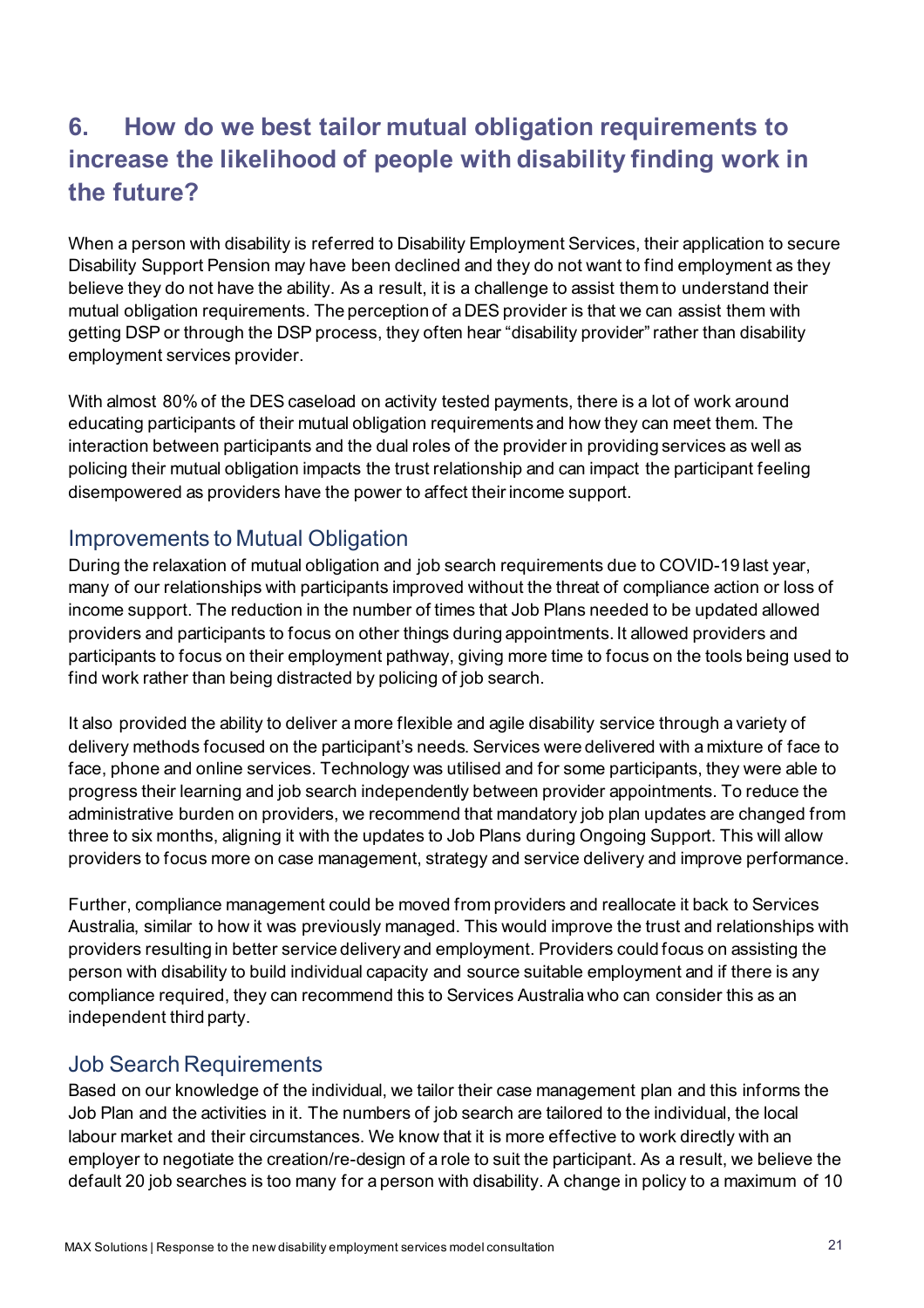job searches would be more appropriate, and in line with jobactive Stream C participants. In addition, the job searches frustrate employers with inappropriate applications when it would be better reverse marketing the participant to employers.

Another option would be to implement the Points Based Activation System (PBAS) for DES participants (for those with sufficient digital skills). This change aligns with the general DES program values of participant choice and control in the receipt of disability employment support services. It would allow participants to choose what activities will improve their employability, address their barriers and work with the provider to find and maintain long term employment.

To assist people with disability to meet their mutual obligations, providers should have the ability to put short exemptions in place that are less than two weeks in length. This could be limited to personal circumstances such as child care falling through or short term activities that satisfy mutual obligation requirements such as short courses or licensing. This would reduce the strain on Services Australia with participants requesting these exemptions and strengthen the relationship and trust between the provider and participant.

### <span id="page-21-0"></span>Voluntary Work and other types of engagement

Voluntary and community work are important strategies to improve skills and employability. These activities are similar to Work for the Dole or working in a Social Enterprise. The attractiveness of voluntary work is that it can cater for changing capacity and availability of people with disability, and it is not a compulsory activity with the risk of losing income support if participants are not able to attend. Due to the attractiveness of this activity, we recommend that participation should be time limited, with a maximum length of 1 year. This should not become a default activity for DES participants to avoid other suitable activities that can contribute to improving employability.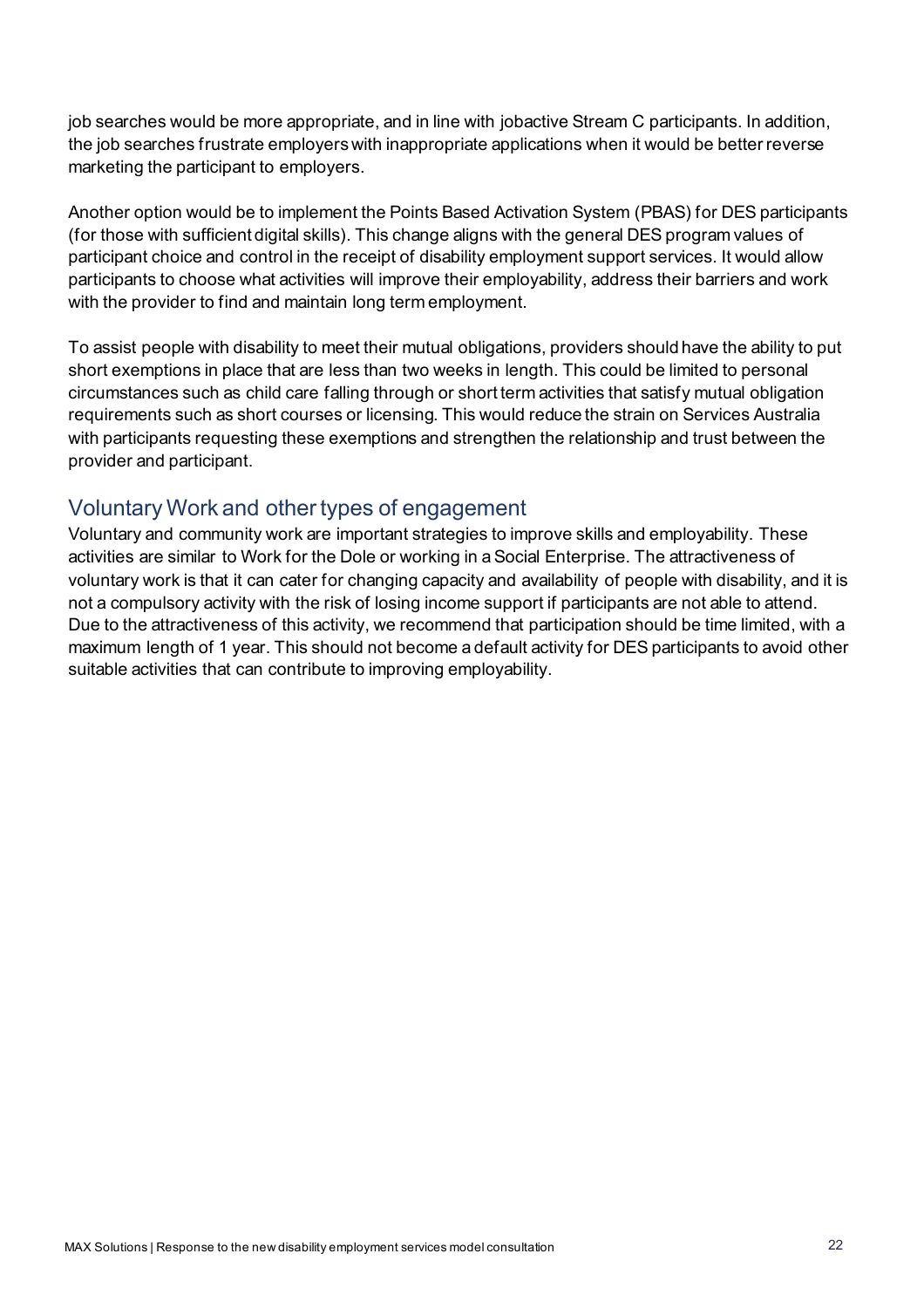# <span id="page-22-0"></span>**7. How can funding incentivise good work outcomes?**

### <span id="page-22-1"></span>Work Readiness and Improvements in Employability

Work readiness is an area where payments could be changed to acknowledge where a provider has improved a participant's employability. Measuring improvements in employability can be a challenge because of their subjective nature. The Department may wish to consider the definition of an outcome be broadened to include volunteering, vocational education or training or undertaking drug, alcohol or mental health counselling.

In addition, social outcomes could be recognised including:

- improved self-confidence/self-esteem
- positive attitude to achieve goals
- increased ability to control anger
- effective coping strategies
- improved interpersonal skills
- able to set personal goals
- better able to make decisions
- improved personal care
- increased feelings of self-worth
- increased ability to cope in stressful situations
- improved family relationships.

Tools such as Workstar may also be able to measure progression in a similar way to how it is used in ParentsNext.

The time taken to address multiple barriers to achieve long term employment should not be a negative impact on performance as it is now with time to placement. The incentive to quickly place participants into employment leads to delayed commencements from some providers and inappropriate job matching as discussed earlier in this response.

### <span id="page-22-2"></span>The Financial Model

Overall, the current DES financial model has the right balance of upfront service fees and outcome payments whilst also balancing provider financial viability. The model allows providers to provide services and upfront investments in the individual. There are financial and performance management model incentives to ensure that long term employment, measured by the 52 week Outcome are achieved.

### <span id="page-22-3"></span>Service Fees

A proportion of DES service fees are used to fund individual assistance to participants for purchases such as training, uniforms, licensing and equipment.Whilst this might vary across providers, we believe the majority of providers invest some of their service fees on purchases for participants. Over a 12 month period, our data in the table below shows that MAX spends more per participant in DES than we do in jobactive.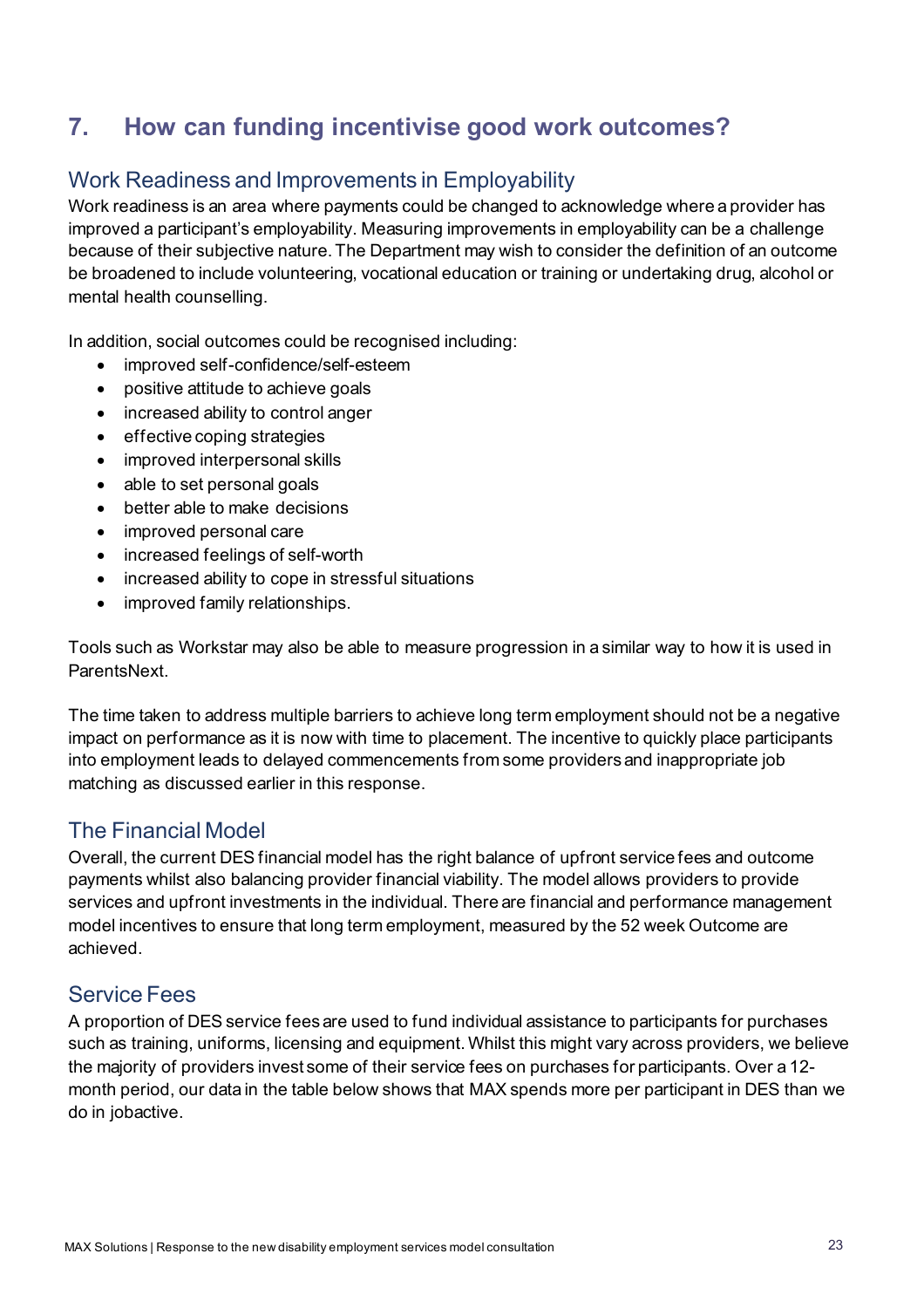#### **Period 1/10/2020 – 30/9/2021**

| <b>Contract</b> | Total \$ amount<br>spent | Average spend<br>percustomer |
|-----------------|--------------------------|------------------------------|
| DES.            | \$10,461,660.08          | \$523.08                     |
| JA.             | \$32,562,849.55          | \$283.15                     |

As a DES provider, MAX has a policy of providing financial assistance through its service fees as the purchases have a direct impact on gaining employment. The flexibility of providers being able to use part of their service fees for this assistance should continue. One benefit of this flexibility is that providers do not have the added administration costs of managing an Employment Fund, like jobactive providers have with their Employment Fund.

### <span id="page-23-0"></span>Changes in the labour market

Employer feedback that they are dissatisfied by the short term placements is inconsistent with our experience as hiring decisions about length of contract is within their hiring control. Some of our employer partners such as Apple, Civil Aviation Safety Authority (CASA) and Built are moving to short 6-month contracts which allow them to manage peaks and troughs in their workload without adding to their long term payroll responsibilities. We are working with these employers to negotiate ongoing employment which contribute to Outcomes.

Short term contracts are becoming more prevalent in the labour market and they are difficult to manage as they are not eligible to contribute to an Outcome, with the definition of a Non Payable Outcome including non-ongoing employment. The disincentives for providers remain until changes are made to Outcome requirements to recognise the increased role of short term contracts, the emergence of the gig and portfolio economy and the casualisation of the workforce.

The overall focus of Employment Outcomes should be that people are working to the best of their ability (even if they are still receiving some income support) and Outcomes should measure that. Whilst the Department could consider changing Outcomes to be calculated off declared earnings and the Job Seeker Rate of Reduction which may work for some people with disability, this will not work for everyone. In particular, we are concerned that Outcome calculations based on earnings should not apply to SWS participants or those in an ADE.

Service quality and expertise in delivering services should be a minimum standard that providers need to adhere to, in addition to delivering outcomes for their caseload. Service quality should not be compromised to achieve employment outcomes. Service quality could be rewarded through the Performance Management model and we have a number of suggestions further outlined in Section 8.

### <span id="page-23-1"></span>Ongoing Support

As previously discussed in Section 5, Ongoing Support is a key tool to assist the participant and employer continue employment from the achievement of the 26 week Outcome through to the achievement of the 52 Week Outcome and beyond. All levels of Ongoing Support should be available to all DES participants, regardless of funding type or level. This enables all participants to receive the support they need to retain their employment.

The types of Ongoing Support (Flexible, Moderate and High) are appropriate to participant and employer needs and currently there is a gap with DMS participants only eligible for Flexible Ongoing Support (FOS). Due to the nature of DMS, we recognise the Department may be concerned about the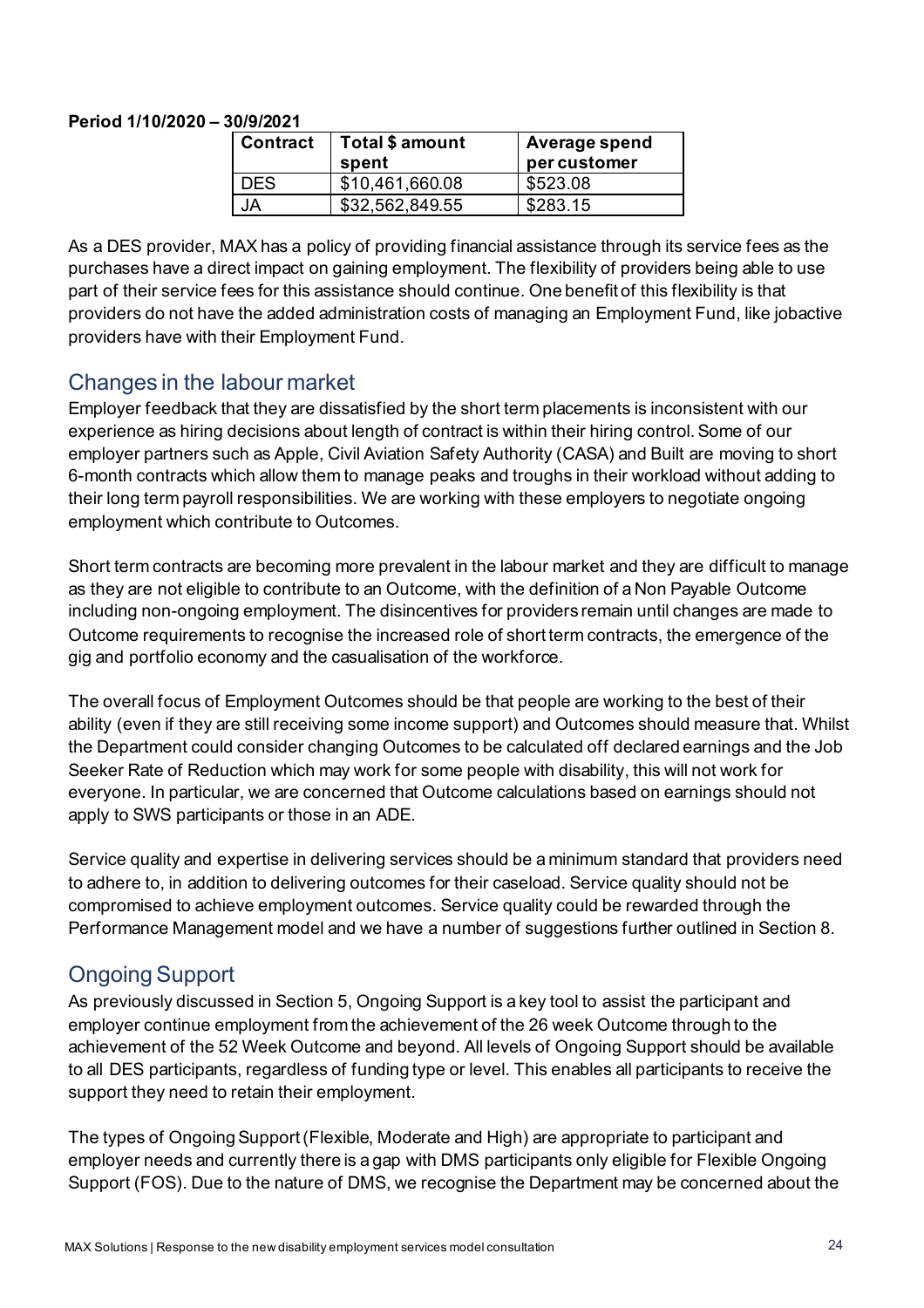cost of Ongoing Support or overuse of this tool. We suggest there could be annual limits or the Department monitor any overuse and where there are concerns, the Department could request proof of the need and details of the support provided to a participant.

Documentary evidence required for MOS and HOS Ongoing Support contacts is administratively burdensome. We recommend that when a claim is submitted, the systems process and documentation could be similar to FOS. Any documentary evidence (such as purchases relevant to the MOS and HOS) should be for at that point in time. Any historical checking of evidence from the first day of servicing is excessive and is a risk of recoveries for providers.

The provision of Ongoing Support is a key tool to support employers in the long term with participants with disability as well as ensuring the success of good work outcomes. We believe it is an integral part of the DES service delivery model that should remain in any new disability employment support service. The recommendations above would make Ongoing Support more efficient and effective at achieving long term Employment Outcomes.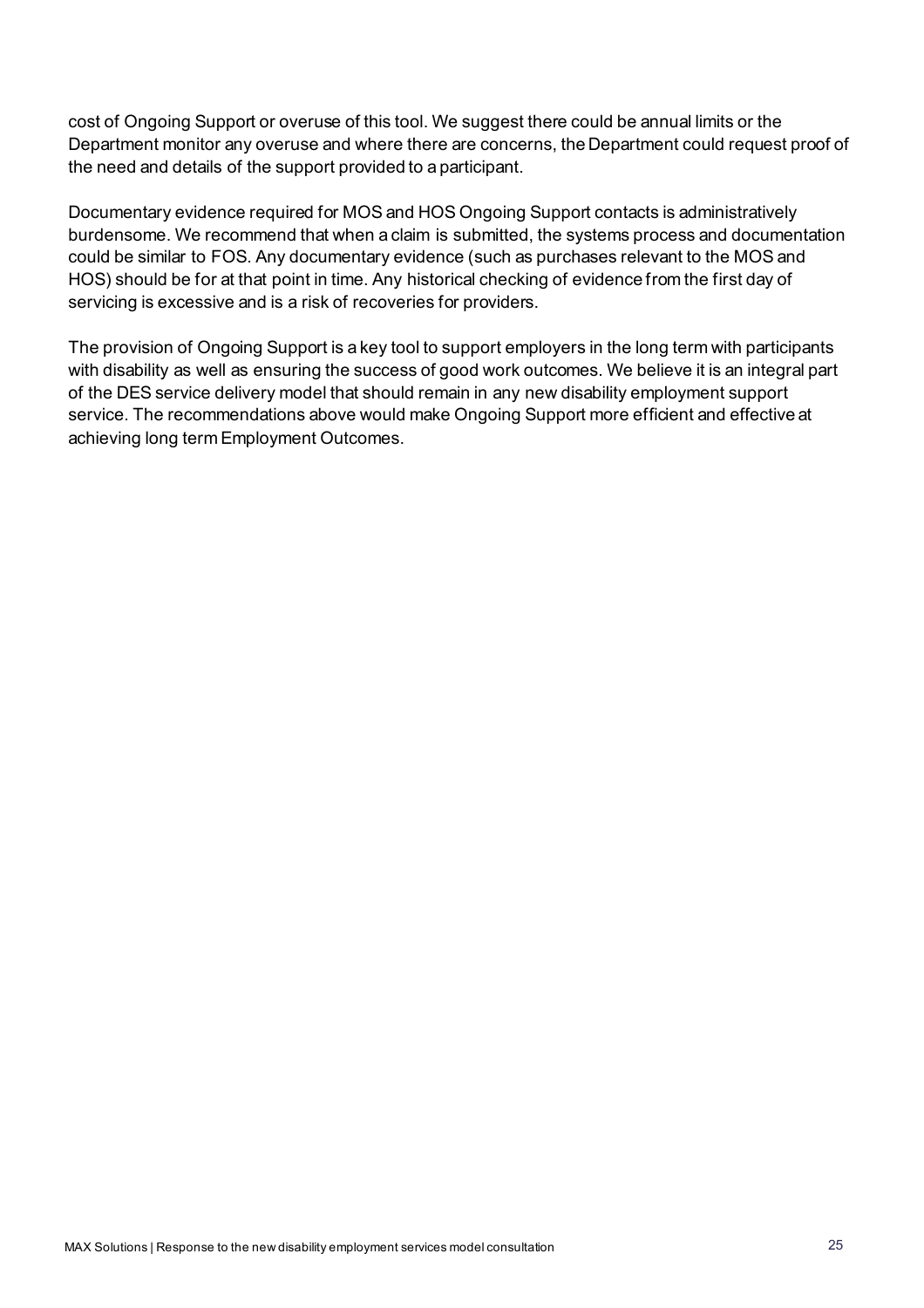# <span id="page-25-0"></span>**8. How can high quality service and supports be improved/increased?**

### <span id="page-25-1"></span>Structure of the Market

All providers delivering DES should have a minimum governance standard to determine entry into the market. This should include a minimum governance standard such as adherence to the National Standards for Disability Services (NSDS), minimum IT standards, diversity and inclusion benchmarks as well as adherence to the national child safety principles.

The market should continue to be structured by business share allowing providers to nominate what share of each market they can service (based on their size and scale). This allows some providers who have larger offices to cater for a larger proportion of the market. This also allows smaller providers who may specialise in a certain disability to cater for a smaller segment of the market.

The market should be fully allocated to providers across each ESA but continue to allow participants to have choice of provider and control to change providers. We recommend a reduction in the number of participant-initiated changes in provider from 5 to 2 per year to reduce avoidance of services and noncompliance. This would not include any changes in provider due to relocation/change of address.

MAX supports the continuation of specialist providers and this is discussed further below in this Section.

### <span id="page-25-2"></span>Number of Providers

The number of providers in each ESA should be capped at a level that is consistent with the size and scale of the ESA. Our experience in the current Disability Employment Services model is that an uncapped model results in confusion for participants, employers and the market in general. MAX operates in two DES Employment Service Areas where there is a total of 24 providers delivering a combination of DMS or ESS. This is not sustainable across the market and we hope there will be rationalisation in the coming model.

We would expect the cap on providers would range somewhere between six and twelve licences, including specialist providers. Even in the largest of ESAs, the number of providers should be no more than 12, including specialists. The upper end of this scale would only be in large metropolitan regions which have population to support a market of this size. Any increase over this confuses participants and dilutes a provider's financial viability.

One advantage of capping the number of licences is that this will limit the impost on employers being approached by many licence holders regarding their vacancies, partnering and reverse marketing of their caseload. For some small employers, this is frustrating and gives them a negative impression of employment services more generally.

### <span id="page-25-3"></span>Innovation and Continuous Improvement

In the current DES program settings with the emphasis on performance and employment outcomes, it can be a risk for providers to test and trial innovations when it could affect their star ratings and therefore ongoing viability.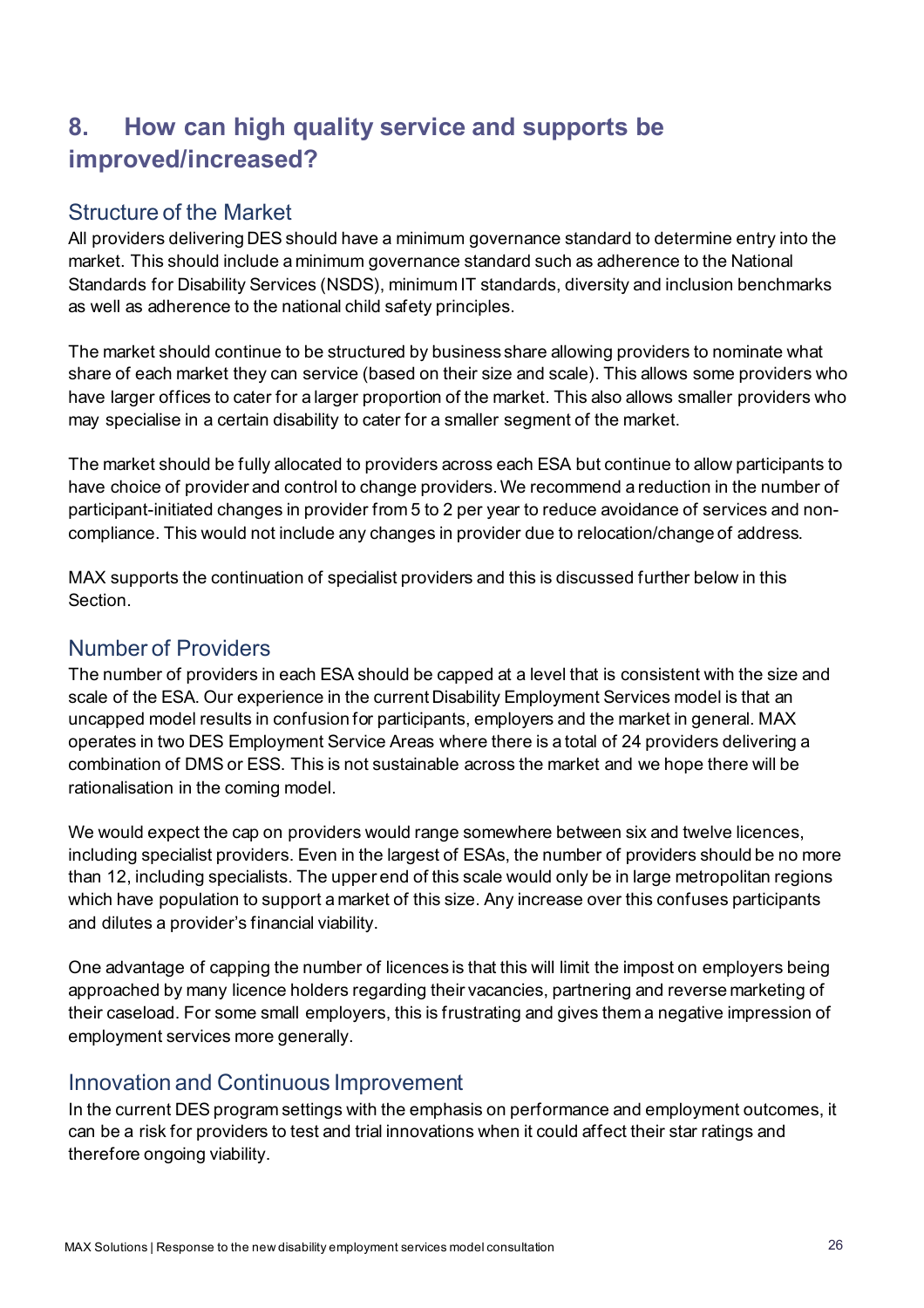The Department could consider a projects-based fund similar to the Local Jobs Program – Local Recovery Fund. Unfortunately, DES participants are not eligible for these projects where there are guaranteed jobs. Program eligibility should be changed to allow access or a similar fund should be available for providers and other stakeholders to propose innovative projects for people with disability. Funding could come from the Information Linkages and Capacity Building (ILC) Program where some projects have been approved to assist unemployed people with disability however DES providers aren't approached to refer to these projects.

Providers are able to trial new ways of providing services to participants including assessments, job search, training or case management within program settings. MAX trialled the Reshape Your Future project with mature age women to assist them back into the workforce experiencing disability or domestic abuse. We assisted them with a combination of assistance from our allied health professionals working on self-esteem and resilience, with a consultant on a range of job search topics and techniques and with a digital literacy trainer. Due to its success, the learnings from this project have been incorporated into our allied health service delivery.

### <span id="page-26-0"></span>Quality Service

Job seekers should be surveyed regularly to determine if they are receiving a quality service (based on the benchmarks of a quality service). This could be done using the existing participant surveys on a more regular basis using the technology available. Alternatively, providers could be required to conduct surveys of their caseload and publish the results as is currently the case in the Vocational Education industry. MAX regularly surveys its participants (including VET students) to assess their satisfaction with the service delivered and to find opportunities for improvement or best practice.

Providers should be rewarded for delivering a quality service. For example, adjustments could be made to the annual audit requirements where no non-conformances are found and audits could be changed to every two years.

### <span id="page-26-1"></span>Legal Model

The current licensing model has not delivered the anticipated flexibilities to the Department or providers. The proposed disability employment support service should be managed either through a contract or grant agreement. Our preference would be to have contracts for a five-year period with extension options. This is long enough for the market to operate effectively without any transition issues. It is a reasonable period of time to deliver services, evaluate long term performance, particularly 52 week Outcome periods and to achieve return on investment for expenditure on infrastructure and workforce capability. A contracting model provides certainty for providers and allows the Department to adjust the market and model through contract variations.

### <span id="page-26-2"></span>Workforce Capability

A minimum qualification for employment services staff has been discussed for some time within the industry. The employment services industry brings together people with varying degrees of experience, qualifications and education. At MAX, our staff's qualifications range from PhDs to Certificate level across human resources, business, psychology and other allied health services such as social work, and training and development. We have staff with more than 25 years of experience delivering employment services. The diversity of qualifications and experience brings a unique perspective when delivering services to people with a disability.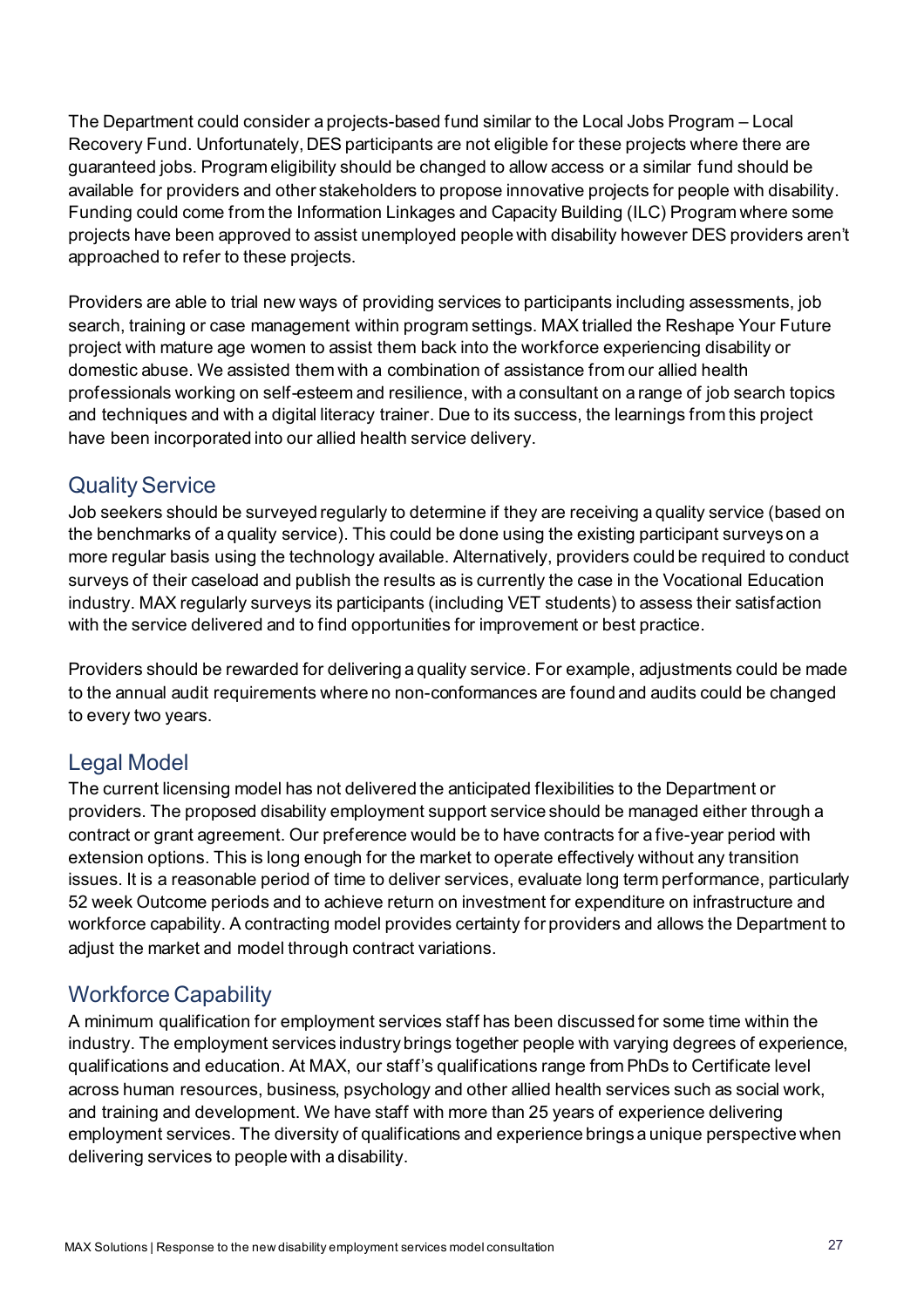A consultant can't be an expert on every disability, and it would be close to impossible to have specialist providers for every disability. Disability confidence is the most important qualification in the delivery of services to people with disability. Over 33% of staff within MAX either have a disability or have lived experience with a family member with a disability. This includes the way to talk sensitively to someone about their ability (rather than disability), to provide empathy and compassion, to analyse the impact of the disability and ways to work around that in the workplace or during job search.

We employ staff from across a broad range of industries that provide a participant focused service. Disability confidence is a minimum standard which is taught to new entrants to ensure that all staff delivering DES have experience with people with disabilities. There is no single qualification that can provide the required level of recruitment and employment services experience coupled with knowledge and expertise of disability employment, disability confidence and the range of disabilities. MAX invests in staff training and capability to ensure they can deliver a quality disability employment service.

### <span id="page-27-0"></span>Specialist Providers

Each market (ESA) could have both general DES and specialist providers. This allows for participant choice as well as providing the Department with flexibility and diversity. All providers should be able to service all cohort groups and a disability specialisation is not required.

A provider that services all people with disabilities does not mean they do not offer a specialist service of the same standard and achieve outcomes for a diverse range of people with disabilities. Many DES providers, including MAX, offer generalist DES services as well as specialist services for specialist cohorts such as those with mental health issues and their generalist performance equals or exceeds their specialist performance.

We understand that the Department may be considering specialist providers focusing on specific cohorts such as youth. All providers should have the expertise and resources to deliver services to each cohort within an ESA, particularly those cohorts that may dominate an area. We understand the feedback received and an exception could be made for youth specialist DES providers. We do not support combinations of specialist providers such as those that might specialise in youth and those people with disabilities with autism or spectrum disorders. This over-segmentation impacts the number of providers in each market, is confusing for participants and creates very small markets that these specialists could service (and risks their financial viability). We recommend that any specialist provider is only allowed to nominate one type of specialisation.

We do not support any providers specialising in industries. An industry specialisation assumes that participants know the industries that they want to work in (and they may not know if this industry suits their abilities). Providers should have linkages with industries and employers that their participants have the skills, knowledge and interest in.

The current arrangements for participant choice of provider should continue. They should be offered their choice of provider in their ESA and then if they do not choose, a selection is made weighted by provider share (at the ESA level). Specialist providers should be part of this choice, allowing participant to nominate a specialist provider if they wish. If specialist providers receive all of a particular cohort, this would skew the caseload that is left to be serviced by general DES providers and reduce participant choice. The diversity of disability in caseloads allows providers to offer employers a range of participants with various skills, backgrounds and abilities.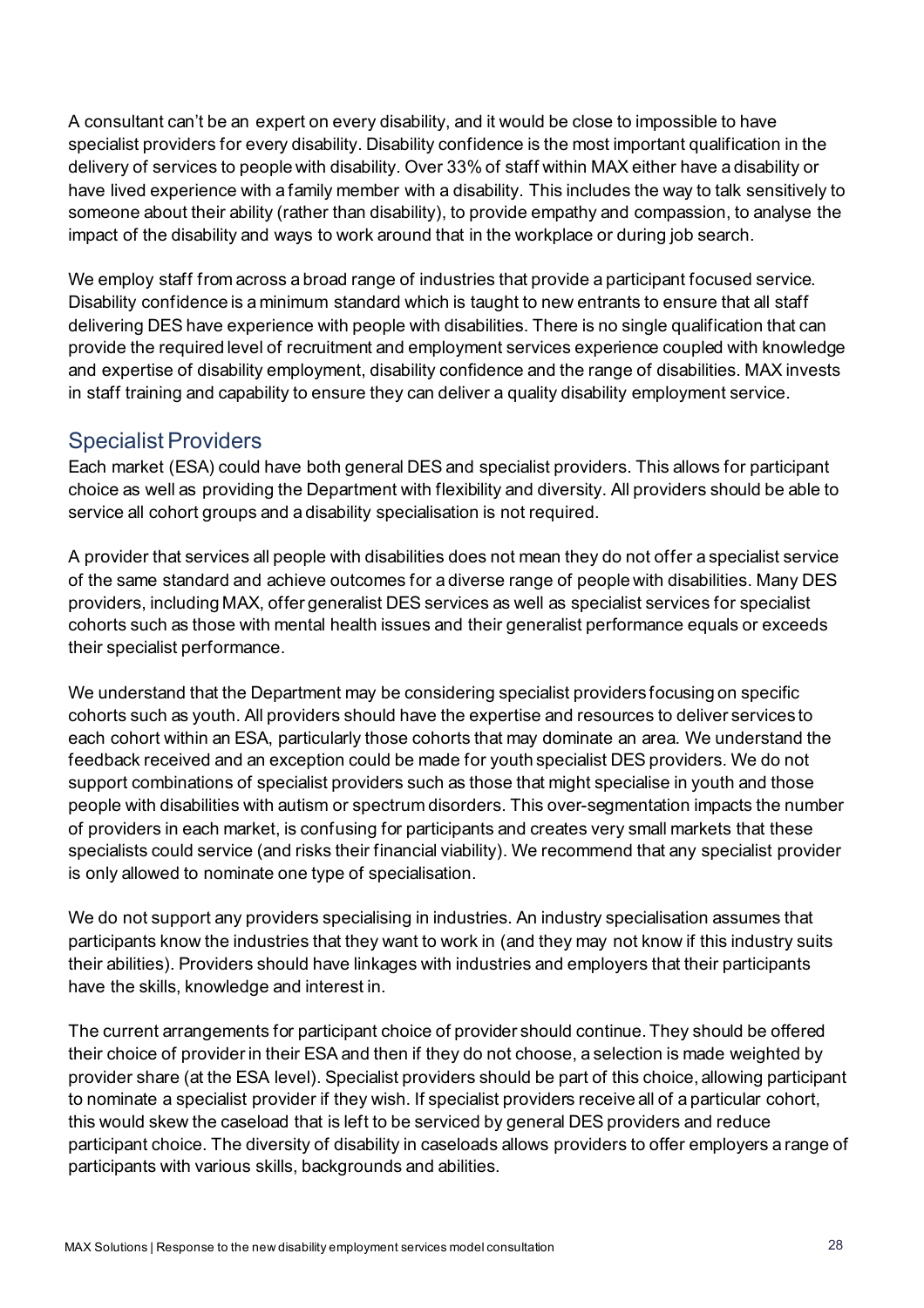# <span id="page-28-0"></span>**9. How should success be measured?**

### <span id="page-28-1"></span>Defining Success

The key measures of success vary with each stakeholder. As the Government provides this investment, their measure of success is most important. This can be measured in a number of ways including the:

- number and proportion of people with disability entering the labour market to look for work as this shows confidence in their skills and the labour market
- number of people with disability gaining employment with the assistance of DES providers
- number of employed people with disability in the economy.

We understand that a priority for the Department is to reduce the overall disability employment support services budget. However, sometimes a measure of success can also be a cost measure. This has occurred with the number of new registrations to DES which has greatly increased DES program expenditure. The positive impact on the economy through employment assists participants to fulfill their NDIS goals and contribute to society. The Government should be encouraging all people with disability to work to the best of their ability rather than relying on Disability Support Pension or other income support.

The number of people employed as a result of DES is an important measure of DES' success. Consideration should be made of the number of employment outcomes, the proportions of various cohorts, quality of servicing (a qualitative assessment) and progression towards employability/ employment.

### <span id="page-28-2"></span>Effectiveness of the program

Program effectiveness is currently measured by the proportion of people employed, measured by Employment Outcomes as a result of their participation in DES. This should continue with some adjustments to the changes to the labour market as discussed earlier in Section 7.

Long term program effectiveness should be evaluated by examining if a participant returns to DES services over the long term (we suggest 5-10 years). This is not a provider performance measure as the participant may have received multiple services and can be impacted by many personal and labour market issues. However, the Government should have oversight of this when evaluating long term effectiveness of disability employment services. If a provider has successfully assisted a participant to be self-sufficient to find employment using the skills and techniques taught by the provider, this is proof of program effectiveness.

### <span id="page-28-3"></span>Measuring and reporting on performance of the new Program

Measuring the performance of the new disability employment support service is also achieved by measuring the success of providers and how their performance will be managed. The provider performance framework should focus on employment outcomes and progression toward employability for the most disadvantaged.

The framework should not focus on processes or administrative elements, including referrals to other programs. From a case management perspective, referrals to other programs could be a general KPI but at a level that recognises that not everyone needs this intervention, that the provider has the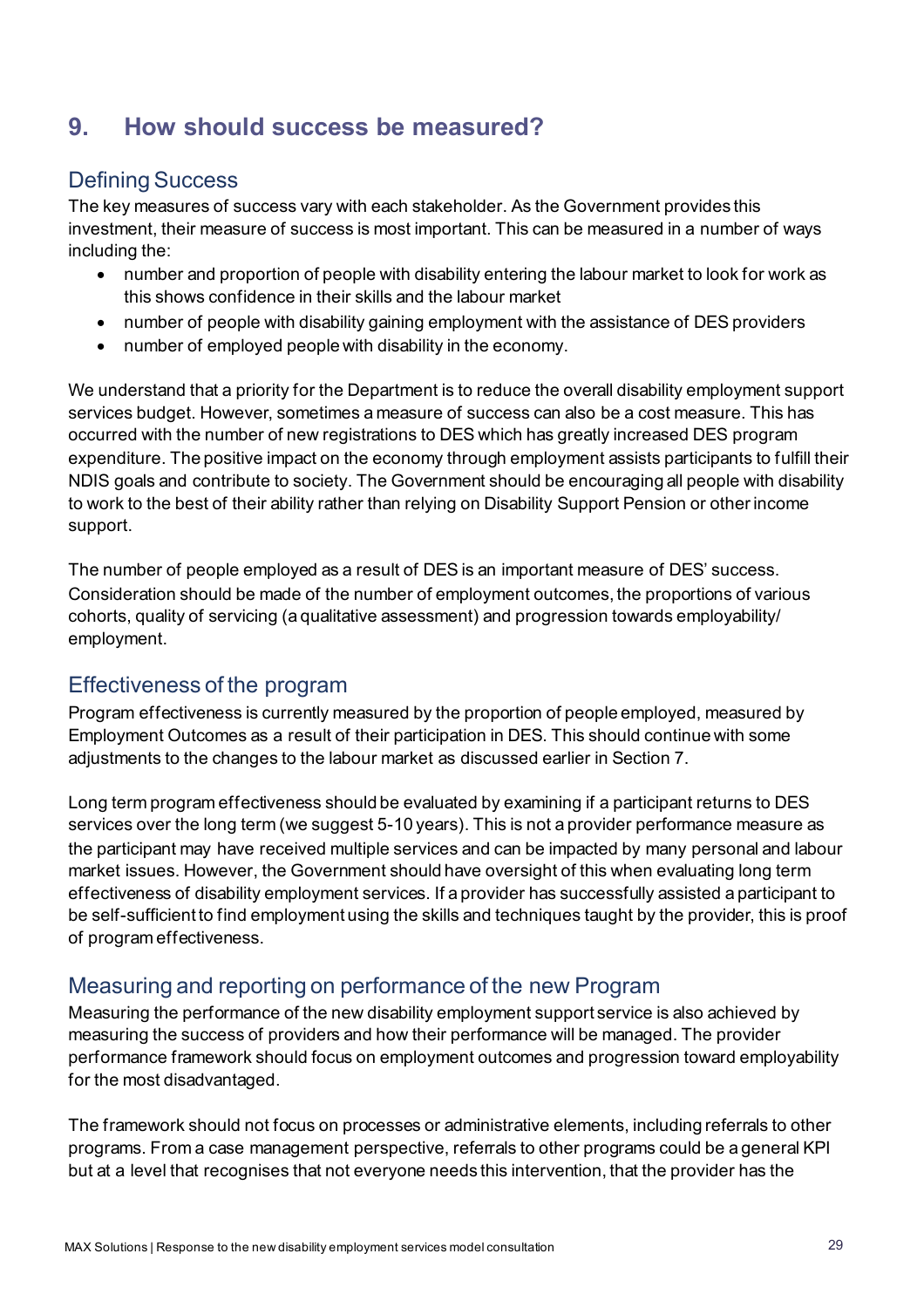relationship with the participant and is best placed to determine what interventions are most appropriate. Referrals should not be made just to satisfy a KPI.

Performance should be calculated using quantitative and qualitative measures. The qualitative measures may wish to include feedback from people with disability and employers. If employers are unhappy with a DES provider, they will withdraw their vacancies and find another provider or use a different recruitment strategy. Providers invest in employer relationships knowing how they contribute to the long-term success of the program to ensure there are opportunities for DES participants now and in the future. We suggest employer surveys could be done by providers with results to be shared with the Department and allowing any feedback to be incorporated into service delivery.

As discussed earlier, people with disability could be surveyed about their experience to provide insights about the quality service received from the provider. Complaints and information received through the National Customer Service Line could also be used as part of the qualitative assessment of the provider's service delivery.

### <span id="page-29-0"></span>Selecting the Best Provider

<span id="page-29-1"></span>The Star Ratings has been used across all stakeholders to fairly measure a provider's DES performance, particularly their performance as a proportion of the total caseload being serviced. Whatever the performance measure and framework used to evaluate performance, this should be shared with all stakeholders including people with disability and employers to ensure equity.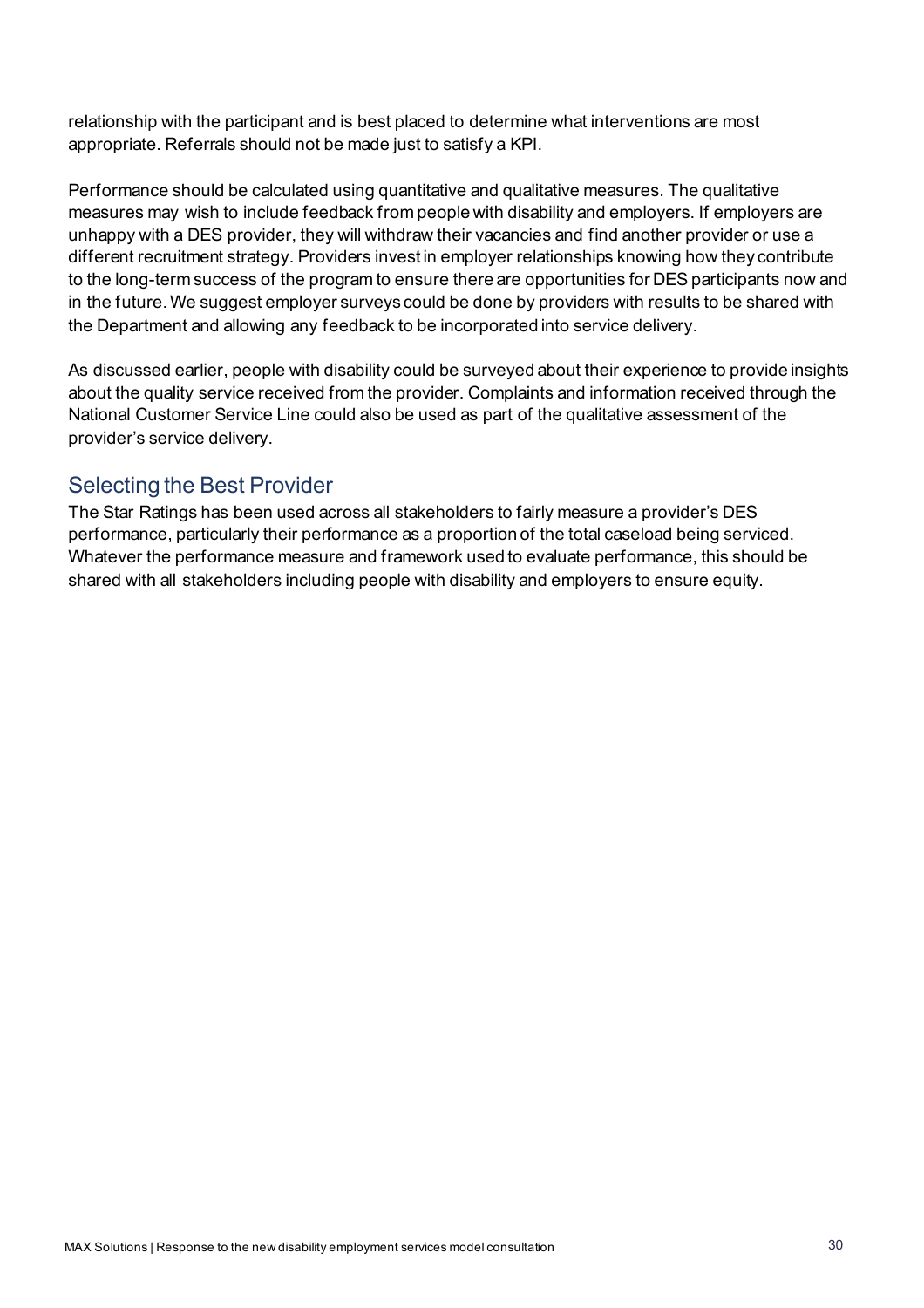# **Conclusion**

MAX thanks the Department for the opportunity to provide comments on the disability employment support program consultation paper. This paper canvasses a wide range of issues and areas for improvement in a new disability employment support program.

Our recommendations to improve performance and address the Government's concern about the increasing budget impost of the DES program include:

- 1. Change mutual obligation requirements to allow people with disability the flexibility to accept a job suited to their skills and career
- 2. Merge DES-DMS and DES-ESS and their ten funding levels to one disability employment support program with three funding levels.
- 3. The referral and assessment process for people with disability needs to be clearer to users and articulate the purpose of assessments so a referral to DES is not a surprise and participants understand the purpose of the services they will receive.
- 4. The SLES program should continue as a work preparation program and that further promotion should occur so all stakeholders understand the program's purpose.
- 5. That youth with disability will receive DES when ready to look for work unless they are eligible for SLES or Transition to Work where a lack of year 12 completion is inhibiting their job search.
- 6. The achievement of training is recognised in the performance management framework and disability employment support service funding model
- 7. All DES participants are given 2 years of services and the 78 week review is abolished, reducing the number of ESAts and saving funds.
- 8. Greater awareness and increased accessibility to services for those that are already in work and would like to change jobs or careers. As part of this, providers are given access to the Employment Assistance Fund through JobAccess with a streamlined purchasing process.
- 9. A comprehensive media awareness campaign for employers and the community about the benefits of employing people with disability, dispelling common myths and the range of resources available to assist employers.
- 10. The number of providers in each ESA should be capped at a level consistent with the size and scale of the ESA. We suggest a cap of 6-12 licences including specialist providers.

We are happy to further discuss these and any other issues with the Department and to collaborate with the Department to create an innovative and effective disability employment program.

Like the Australian Government we are committed to improving opportunities for the unemployed and our staff work every day to give "every person, every chance".

Contact:

| Deborah Homewood                                                        | <b>Shane Tapley</b>                      |  |
|-------------------------------------------------------------------------|------------------------------------------|--|
| <b>Managing Director</b>                                                | A/g Executive General Manager – Strategy |  |
| deborah.homewood@maxsolutions.com.au   shane.tapley@maxsolutions.com.au |                                          |  |
| 0419922123                                                              | 0407 689 036                             |  |